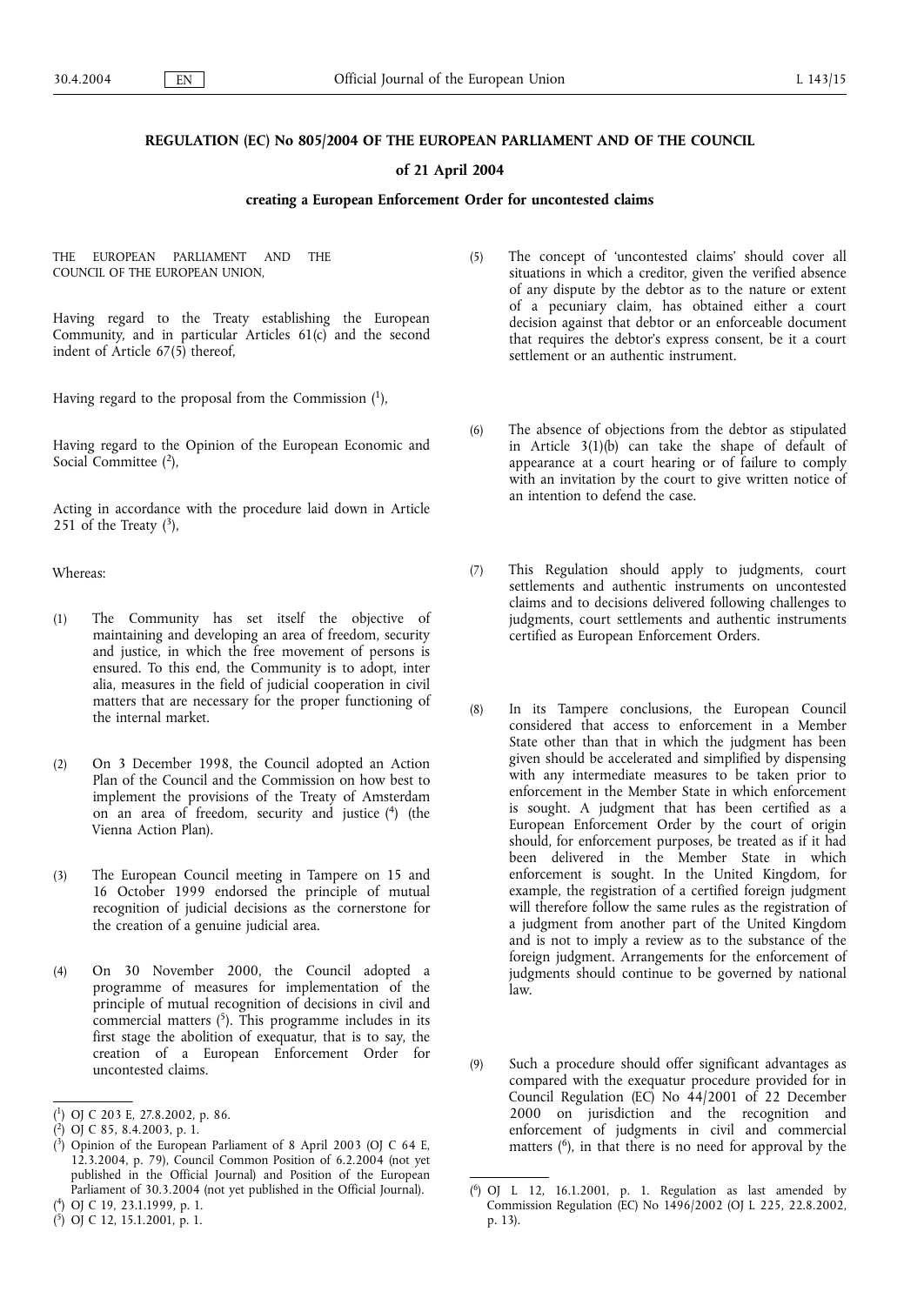judiciary in a second Member State with the delays and expenses that this entails.

- (10) Where a court in a Member State has given judgment on an uncontested claim in the absence of participation of the debtor in the proceedings, the abolition of any checks in the Member State of enforcement is inextricably linked to and dependent upon the existence of a sufficient guarantee of observance of the rights of the defence.
- (11) This Regulation seeks to promote the fundamental rights and takes into account the principles recognised in particular by the Charter of Fundamental Rights of the European Union. In particular, it seeks to ensure full respect for the right to a fair trial as recognised in Article 47 of the Charter.
- (12) Minimum standards should be established for the proceedings leading to the judgment in order to ensure that the debtor is informed about the court action against him, the requirements for his active participation in the proceedings to contest the claim and the consequences of his non-participation in sufficient time and in such a way as to enable him to arrange for his defence.
- (13) Due to differences between the Member States as regards the rules of civil procedure and especially those governing the service of documents, it is necessary to lay down a specific and detailed definition of those minimum standards. In particular, any method of service that is based on a legal fiction as regards the fulfilment of those minimum standards cannot be considered sufficient for the certification of a judgment as a European Enforcement Order.
- (14) All the methods of service listed in Articles 13 and 14 are characterised by either full certainty (Article 13) or a very high degree of likelihood (Article 14) that the document served has reached its addressee. In the second category, a judgment should only be certified as a European Enforcement Order if the Member State of origin has an appropriate mechanism in place enabling the debtor to apply for a full review of the judgment under the conditions set out in Article 19 in those exceptional cases where, in spite of compliance with Article 14, the document has not reached the addressee.
- (15) Personal service on certain persons other than the debtor himself pursuant to Article  $14(1)(a)$  and (b) should be understood to meet the requirements of those provisions only if those persons actually accepted/received the document in question.
- (16) Article 15 should apply to situations where the debtor cannot represent himself in court, as in the case of a legal person, and where a person to represent him is determined by law as well as situations where the debtor has authorised another person, in particular a lawyer, to represent him in the specific court proceedings at issue.
- (17) The courts competent for scrutinising full compliance with the minimum procedural standards should, if satisfied, issue a standardised European Enforcement Order certificate that makes that scrutiny and its result transparent.
- (18) Mutual trust in the administration of justice in the Member States justifies the assessment by the court of one Member State that all conditions for certification as a European Enforcement Order are fulfilled to enable a judgment to be enforced in all other Member States without judicial review of the proper application of the minimum procedural standards in the Member State where the judgment is to be enforced.
- (19) This Regulation does not imply an obligation for the Member States to adapt their national legislation to the minimum procedural standards set out herein. It provides an incentive to that end by making available a more efficient and rapid enforceability of judgments in other Member States only if those minimum standards are met.
- (20) Application for certification as a European Enforcement Order for uncontested claims should be optional for the creditor, who may instead choose the system of recognition and enforcement under Regulation (EC) No 44/2001 or other Community instruments.
- (21) When a document has to be sent from one Member State to another for service there, this Regulation and in particular the rules on service set out herein should apply together with Council Regulation (EC) No 1348/2000 of 29 May 2000 on the service in the Member States of judicial and extrajudicial documents in civil or commercial matters  $(1)$ , and in particular Article 14 thereof in conjunction with Member States declarations made under Article 23 thereof.
- (22) Since the objectives of the proposed action cannot be sufficiently achieved by the Member States and can therefore, by reason of the scale or effects of the action, be better achieved at Community level, the Community

<sup>(</sup> 1) OJ L 160, 30.6.2000, p. 37.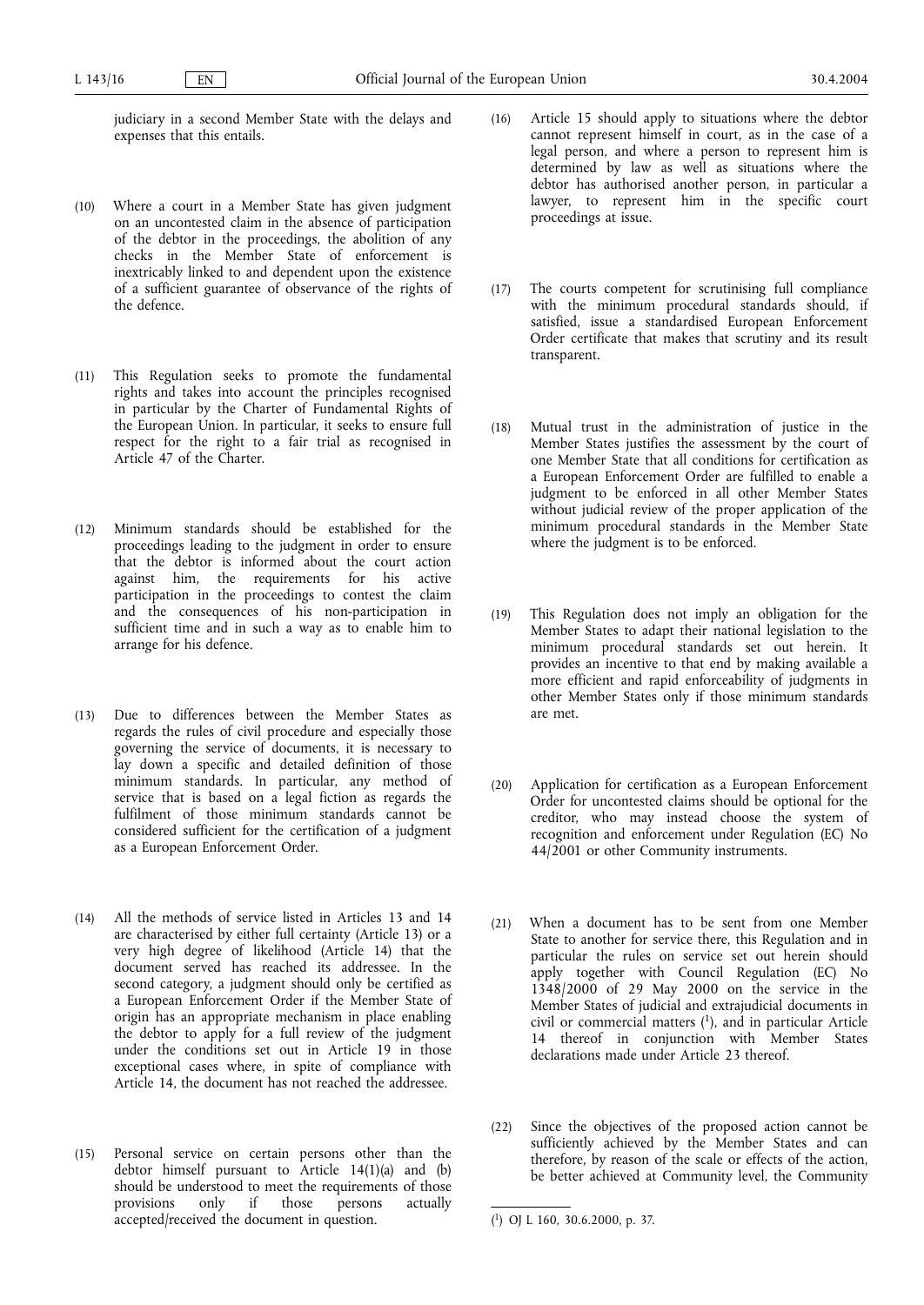may adopt measures, in accordance with the principle of subsidiarity as set out in Article 5 of the Treaty. In accordance with the principle of proportionality, as set out in that Article, this Regulation does not go beyond what is necessary in order to achieve those objectives.

- (23) The measures necessary for the implementation of this Regulation should be adopted in accordance with Council Decision 1999/468/EC of 28 June 1999 laying down the procedures for the exercise of implementing powers conferred on the Commission (1).
- (24) In accordance with Article 3 of the Protocol on the position of the United Kingdom and Ireland annexed to the Treaty on European Union and the Treaty establishing the European Community, the United Kingdom and Ireland have notified their wish to take part in the adoption and application of this Regulation.
- (25) In accordance with Articles 1 and 2 of the Protocol on the position of Denmark annexed to the Treaty on European Union and the Treaty establishing the European Community, Denmark does not take part in the adoption of this Regulation, and is therefore not bound by it or subject to its application.
- (26) Pursuant to the second indent of Article 67(5) of the Treaty, the codecision procedure is applicable from 1 February 2003 for the measures laid down in this Regulation,

HAVE ADOPTED THIS REGULATION:

#### CHAPTER I

#### **SUBJECT MATTER, SCOPE AND DEFINITIONS**

*Article 1*

#### **Subject matter**

The purpose of this Regulation is to create a European Enforcement Order for uncontested claims to permit, by laying down minimum standards, the free circulation of judgments, court settlements and authentic instruments throughout all Member States without any intermediate proceedings needing to be brought in the Member State of enforcement prior to recognition and enforcement.

#### *Article 2*

## **Scope**

1. This Regulation shall apply in civil and commercial matters, whatever the nature of the court or tribunal. It shall not extend, in particular, to revenue, customs or administrative matters or the liability of the State for acts and omissions in the exercise of State authority ('acta iure imperii').

- 2. This Regulation shall not apply to:
- (a) the status or legal capacity of natural persons, rights in property arising out of a matrimonial relationship, wills and succession;
- (b) bankruptcy, proceedings relating to the winding-up of insolvent companies or other legal persons, judicial arrangements, compositions and analogous proceedings;
- (c) social security;
- (d) arbitration.

3. In this Regulation, the term 'Member State' shall mean Member States with the exception of Denmark.

#### *Article 3*

## **Enforcement titles to be certified as a European Enforcement Order**

1. This Regulation shall apply to judgments, court settlements and authentic instruments on uncontested claims.

A claim shall be regarded as uncontested if:

- (a) the debtor has expressly agreed to it by admission or by means of a settlement which has been approved by a court or concluded before a court in the course of proceedings; or
- (b) the debtor has never objected to it, in compliance with the relevant procedural requirements under the law of the Member State of origin, in the course of the court proceedings; or
- (c) the debtor has not appeared or been represented at a court hearing regarding that claim after having initially objected to the claim in the course of the court proceedings, provided that such conduct amounts to a tacit admission of the claim or of the facts alleged by the creditor under the law of the Member State of origin; or
- (d) the debtor has expressly agreed to it in an authentic

<sup>(&</sup>lt;sup>1</sup>) OJ L 184, 17.7.1999, p. 23. instrument.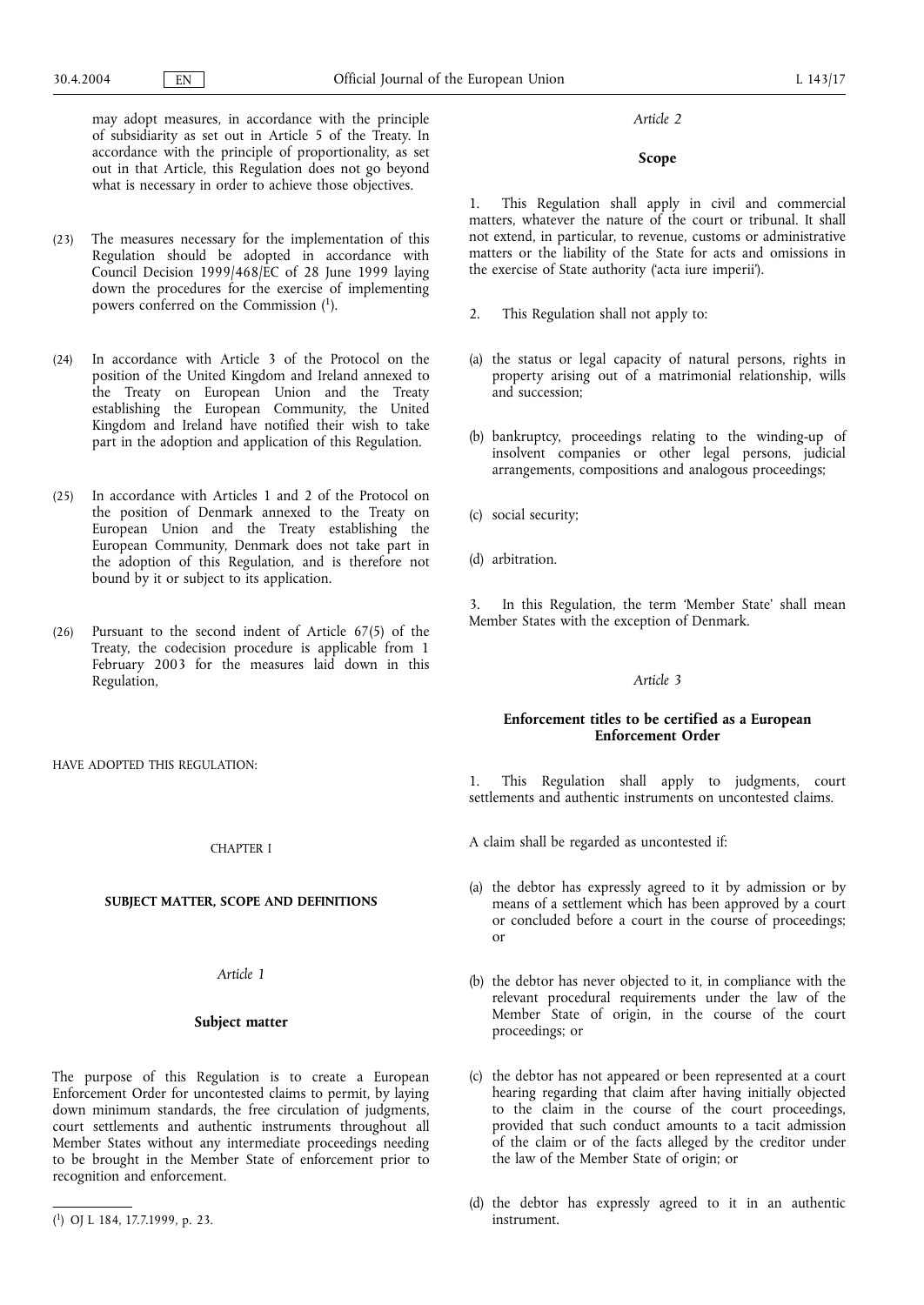This Regulation shall also apply to decisions delivered following challenges to judgments, court settlements or authentic instruments certified as European Enforcement Orders.

#### *Article 4*

#### **Definitions**

For the purposes of this Regulation, the following definitions shall apply:

- 1. 'judgment': any judgment given by a court or tribunal of a Member State, whatever the judgment may be called, including a decree, order, decision or writ of execution, as well as the determination of costs or expenses by an officer of the court;
- 2. 'claim': a claim for payment of a specific sum of money that has fallen due or for which the due date is indicated in the judgment, court settlement or authentic instrument;
- 3. 'authentic instrument':
	- (a) a document which has been formally drawn up or registered as an authentic instrument, and the authenticity of which:
		- (i) relates to the signature and the content of the instrument; and
		- (ii) has been established by a public authority or other authority empowered for that purpose by the Member State in which it originates;
		- or
	- b) an arrangement relating to maintenance obligations concluded with administrative authorities or authenticated by them;
- 4. 'Member State of origin': the Member State in which the judgment has been given, the court settlement has been approved or concluded or the authentic instrument has been drawn up or registered, and is to be certified as a European Enforcement Order;
- 5. 'Member State of enforcement': the Member State in which enforcement of the judgment, court settlement or authentic instrument certified as a European Enforcement Order is sought;
- 6. 'court of origin': the court or tribunal seised of the proceedings at the time of fulfilment of the conditions set out in Article  $3(1)(a)$ , (b) or (c);
- 7. in Sweden, in summary proceedings concerning orders to pay (betalningsföreläggande), the expression 'court' includes the Swedish enforcement service (kronofogdemyndighet).

CHAPTER II

### **EUROPEAN ENFORCEMENT ORDER**

#### *Article 5*

## **Abolition of exequatur**

A judgment which has been certified as a European Enforcement Order in the Member State of origin shall be recognised and enforced in the other Member States without the need for a declaration of enforceability and without any possibility of opposing its recognition.

#### *Article 6*

#### **Requirements for certification as a European Enforcement Order**

1. A judgment on an uncontested claim delivered in a Member State shall, upon application at any time to the court of origin, be certified as a European Enforcement Order if:

- (a) the judgment is enforceable in the Member State of origin; and
- (b) the judgment does not conflict with the rules on jurisdiction as laid down in sections 3 and 6 of Chapter II of Regulation (EC) No 44/2001; and
- (c) the court proceedings in the Member State of origin met the requirements as set out in Chapter III where a claim is uncontested within the meaning of Article 3(1)(b) or (c); and
- (d) the judgment was given in the Member State of the debtor's domicile within the meaning of Article 59 of Regulation (EC) No 44/2001, in cases where
	- a claim is uncontested within the meaning of Article  $3(1)(b)$  or (c); and
	- it relates to a contract concluded by a person, the consumer, for a purpose which can be regarded as being outside his trade or profession; and

— the debtor is the consumer.

2. Where a judgment certified as a European Enforcement Order has ceased to be enforceable or its enforceability has been suspended or limited, a certificate indicating the lack or limitation of enforceability shall, upon application at any time to the court of origin, be issued, using the standard form in Annex IV.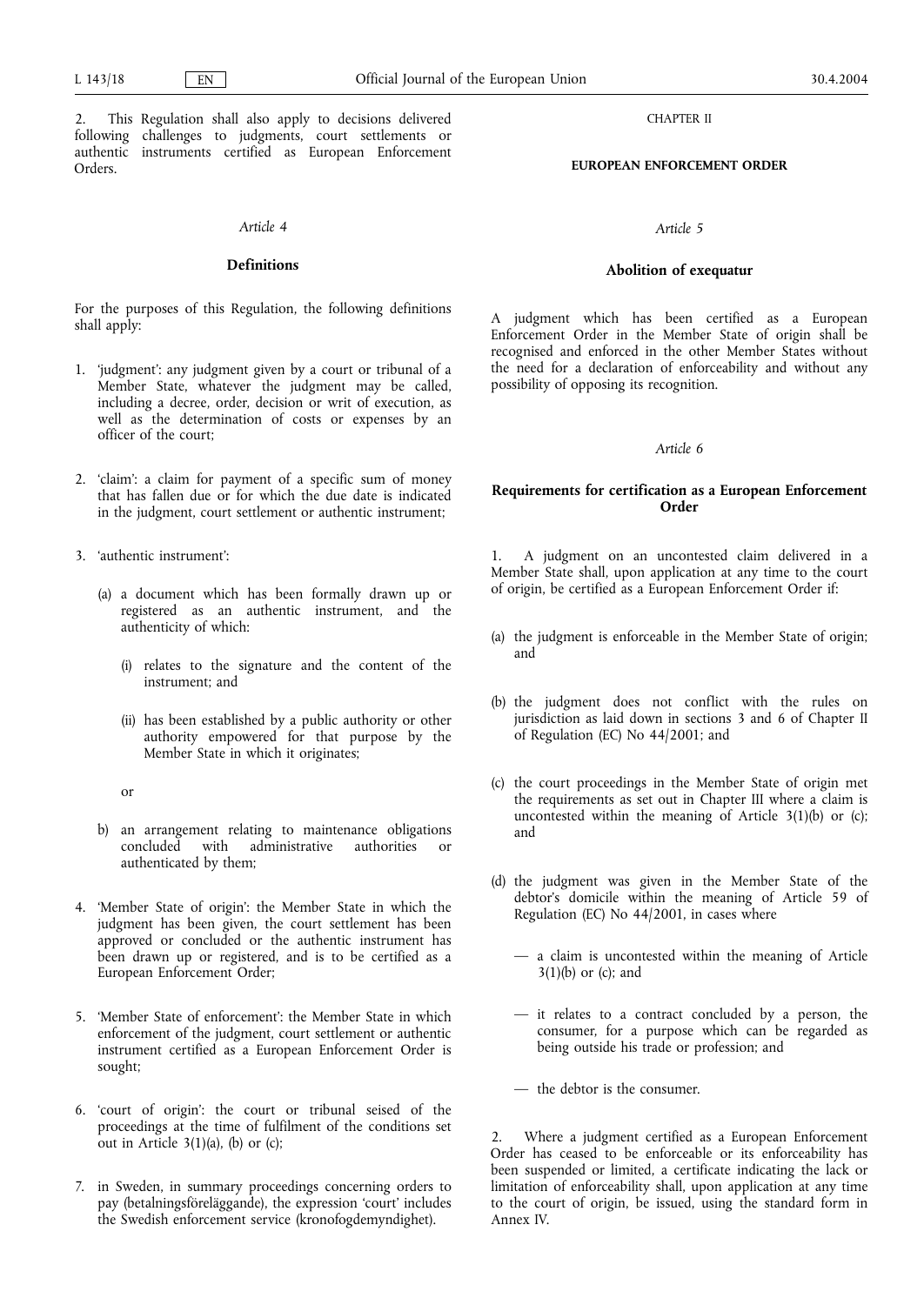3. Without prejudice to Article 12(2), where a decision has been delivered following a challenge to a judgment certified as a European Enforcement Order in accordance with paragraph 1 of this Article, a replacement certificate shall, upon application at any time, be issued, using the standard form in Annex V, if that decision on the challenge is enforceable in the Member State of origin.

#### *Article 7*

#### **Costs related to court proceedings**

Where a judgment includes an enforceable decision on the amount of costs related to the court proceedings, including the interest rates, it shall be certified as a European Enforcement Order also with regard to the costs unless the debtor has specifically objected to his obligation to bear such costs in the course of the court proceedings, in accordance with the law of the Member State of origin.

## *Article 8*

#### **Partial European Enforcement Order certificate**

If only parts of the judgment meet the requirements of this Regulation, a partial European Enforcement Order certificate shall be issued for those parts.

#### *Article 9*

#### **Issue of the European Enforcement Order certificate**

1. The European Enforcement Order certificate shall be issued using the standard form in Annex I.

2. The European Enforcement Order certificate shall be issued in the language of the judgment.

#### *Article 10*

#### **Rectification or withdrawal of the European Enforcement Order certificate**

The European Enforcement Order certificate shall, upon application to the court of origin, be

- (a) rectified where, due to a material error, there is a discrepancy between the judgment and the certificate;
- (b) withdrawn where it was clearly wrongly granted, having regard to the requirements laid down in this Regulation.

2. The law of the Member State of origin shall apply to the rectification or withdrawal of the European Enforcement Order certificate.

An application for the rectification or withdrawal of a European Enforcement Order certificate may be made using the standard form in Annex VI.

No appeal shall lie against the issuing of a European Enforcement Order certificate.

#### *Article 11*

#### **Effect of the European Enforcement Order certificate**

The European Enforcement Order certificate shall take effect only within the limits of the enforceability of the judgment.

#### CHAPTER III

#### **MINIMUM STANDARDS FOR UNCONTESTED CLAIMS PROCEDURES**

*Article 12*

## **Scope of application of minimum standards**

1. A judgment on a claim that is uncontested within the meaning of Article 3(1)(b) or (c) can be certified as a European Enforcement Order only if the court proceedings in the Member State of origin met the procedural requirements as set out in this Chapter.

The same requirements shall apply to the issuing of a European Enforcement Order certificate or a replacement certificate within the meaning of Article 6(3) for a decision following a challenge to a judgment where, at the time of that decision, the conditions of Article 3(1)(b) or (c) are fulfilled.

#### *Article 13*

#### **Service with proof of receipt by the debtor**

1. The document instituting the proceedings or an equivalent document may have been served on the debtor by one of the following methods:

(a) personal service attested by an acknowledgement of receipt, including the date of receipt, which is signed by the debtor;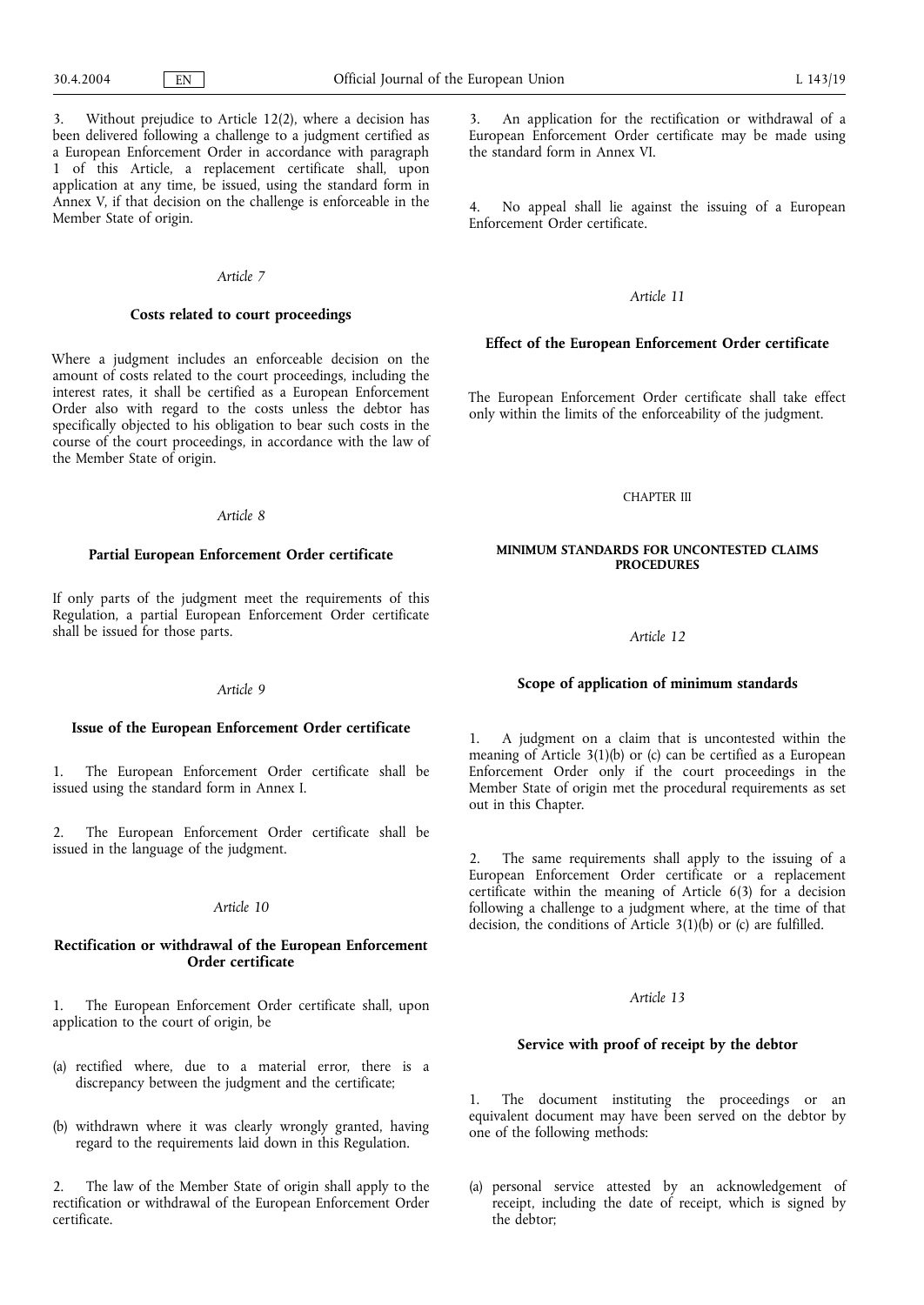- (b) personal service attested by a document signed by the competent person who effected the service stating that the debtor has received the document or refused to receive it without any legal justification, and the date of the service;
- (c) postal service attested by an acknowledgement of receipt including the date of receipt, which is signed and returned by the debtor;
- (d) service by electronic means such as fax or e-mail, attested by an acknowledgement of receipt including the date of receipt, which is signed and returned by the debtor.

2. Any summons to a court hearing may have been served on the debtor in compliance with paragraph 1 or orally in a previous court hearing on the same claim and stated in the minutes of that previous court hearing.

#### *Article 14*

#### **Service without proof of receipt by the debtor**

1. Service of the document instituting the proceedings or an equivalent document and any summons to a court hearing on the debtor may also have been effected by one of the following methods:

- (a) personal service at the debtor's personal address on persons who are living in the same household as the debtor or are employed there;
- (b) in the case of a self-employed debtor or a legal person, personal service at the debtor's business premises on persons who are employed by the debtor;
- (c) deposit of the document in the debtor's mailbox;
- (d) deposit of the document at a post office or with competent public authorities and the placing in the debtor's mailbox of written notification of that deposit, provided that the written notification clearly states the character of the document as a court document or the legal effect of the notification as effecting service and setting in motion the running of time for the purposes of time limits;
- (e) postal service without proof pursuant to paragraph 3 where the debtor has his address in the Member State of origin;
- (f) electronic means attested by an automatic confirmation of delivery, provided that the debtor has expressly accepted this method of service in advance.

2. For the purposes of this Regulation, service under paragraph 1 is not admissible if the debtor's address is not known with certainty.

3. Service pursuant to paragraph 1, (a) to (d), shall be attested by:

- (a) a document signed by the competent person who effected the service, indicating:
	- (i) the method of service used; and
	- (ii) the date of service; and
	- (iii) where the document has been served on a person other than the debtor, the name of that person and his relation to the debtor,

or

b) an acknowledgement of receipt by the person served, for the purposes of paragraphs  $1(a)$  and  $(b)$ .

#### *Article 15*

#### **Service on the debtor's representatives**

Service pursuant to Articles 13 or 14 may also have been effected on a debtor's representative.

### *Article 16*

#### **Provision to the debtor of due information about the claim**

In order to ensure that the debtor was provided with due information about the claim, the document instituting the proceedings or the equivalent document must have contained the following:

- (a) the names and the addresses of the parties;
- (b) the amount of the claim;
- (c) if interest on the claim is sought, the interest rate and the period for which interest is sought unless statutory interest is automatically added to the principal under the law of the Member State of origin;

(d) a statement of the reason for the claim.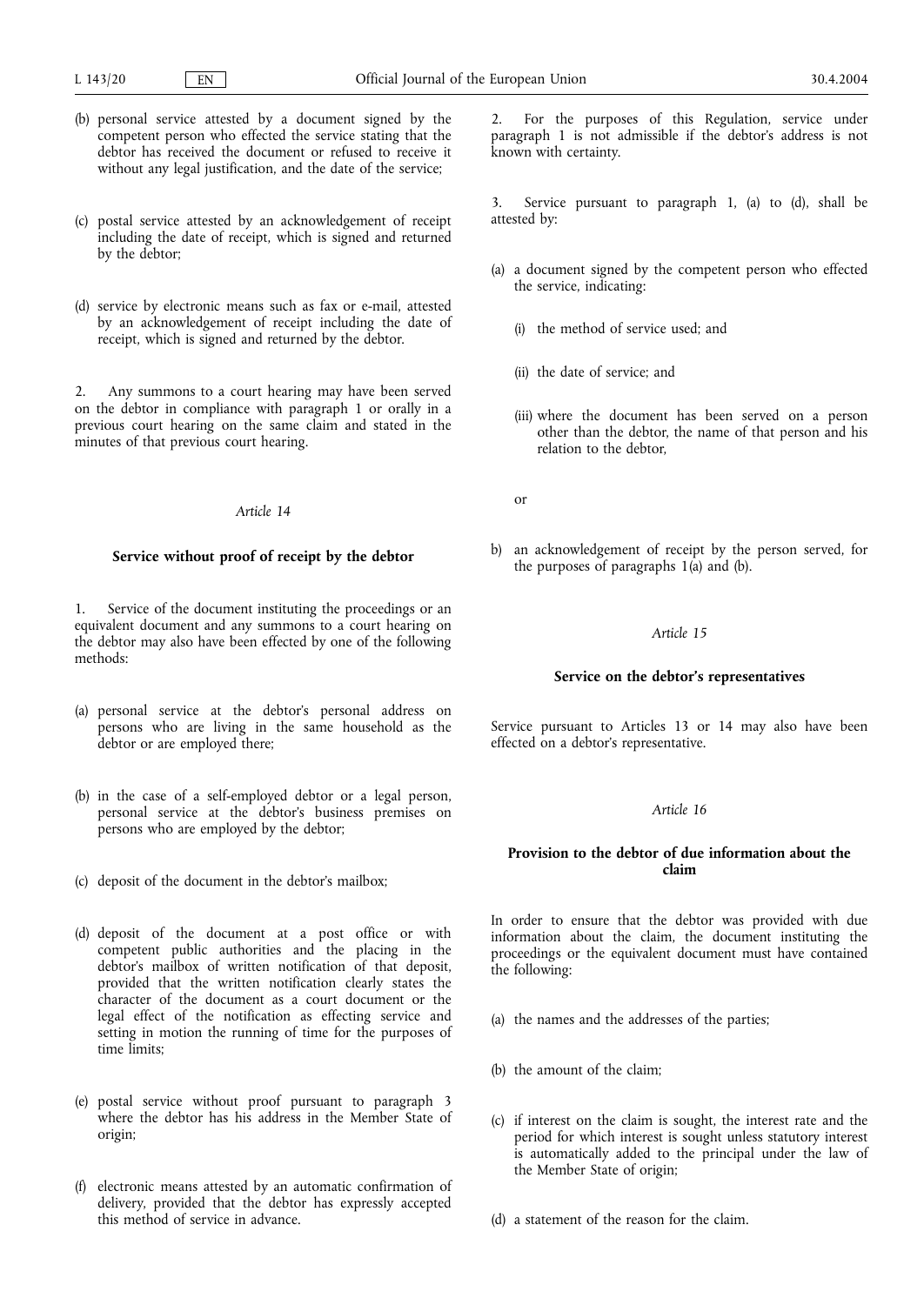*Article 17*

## **Provision to the debtor of due information about the procedural steps necessary to contest the claim**

The following must have been clearly stated in or together with the document instituting the proceedings, the equivalent document or any summons to a court hearing:

- (a) the procedural requirements for contesting the claim, including the time limit for contesting the claim in writing or the time for the court hearing, as applicable, the name and the address of the institution to which to respond or before which to appear, as applicable, and whether it is mandatory to be represented by a lawyer;
- (b) the consequences of an absence of objection or default of appearance, in particular, where applicable, the possibility that a judgment may be given or enforced against the debtor and the liability for costs related to the court proceedings.

#### *Article 18*

#### **Cure of non-compliance with minimum standards**

1. If the proceedings in the Member State of origin did not meet the procedural requirements as set out in Articles 13 to 17, such non-compliance shall be cured and a judgment may be certified as a European Enforcement Order if:

- (a) the judgment has been served on the debtor in compliance with the requirements pursuant to Article 13 or Article 14; and
- (b) it was possible for the debtor to challenge the judgment by means of a full review and the debtor has been duly informed in or together with the judgment about the procedural requirements for such a challenge, including the name and address of the institution with which it must be lodged and, where applicable, the time limit for so doing; and
- (c) the debtor has failed to challenge the judgment in compliance with the relevant procedural requirements.

2. If the proceedings in the Member State of origin did not comply with the procedural requirements as set out in Article 13 or Article 14, such non-compliance shall be cured if it is proved by the conduct of the debtor in the court proceedings that he has personally received the document to be served in sufficient time to arrange for his defence.

*Article 19*

#### **Minimum standards for review in exceptional cases**

1. Further to Articles 13 to 18, a judgment can only be certified as a European Enforcement Order if the debtor is entitled, under the law of the Member State of origin, to apply for a review of the judgment where:

- (a) (i) the document instituting the proceedings or an equivalent document or, where applicable, the summons to a court hearing, was served by one of the methods provided for in Article 14; and
	- (ii) service was not effected in sufficient time to enable him to arrange for his defence, without any fault on his part;

or

(b) the debtor was prevented from objecting to the claim by reason of force majeure, or due to extraordinary circumstances without any fault on his part,

provided in either case that he acts promptly.

This Article is without prejudice to the possibility for Member States to grant access to a review of the judgment under more generous conditions than those mentioned in paragraph 1.

#### CHAPTER IV

#### **ENFORCEMENT**

#### *Article 20*

#### **Enforcement procedure**

1. Without prejudice to the provisions of this Chapter, the enforcement procedures shall be governed by the law of the Member State of enforcement.

A judgment certified as a European Enforcement Order shall be enforced under the same conditions as a judgment handed down in the Member State of enforcement.

2. The creditor shall be required to provide the competent enforcement authorities of the Member State of enforcement with:

- (a) a copy of the judgment which satisfies the conditions necessary to establish its authenticity; and
- (b) a copy of the European Enforcement Order certificate which satisfies the conditions necessary to establish its authenticity; and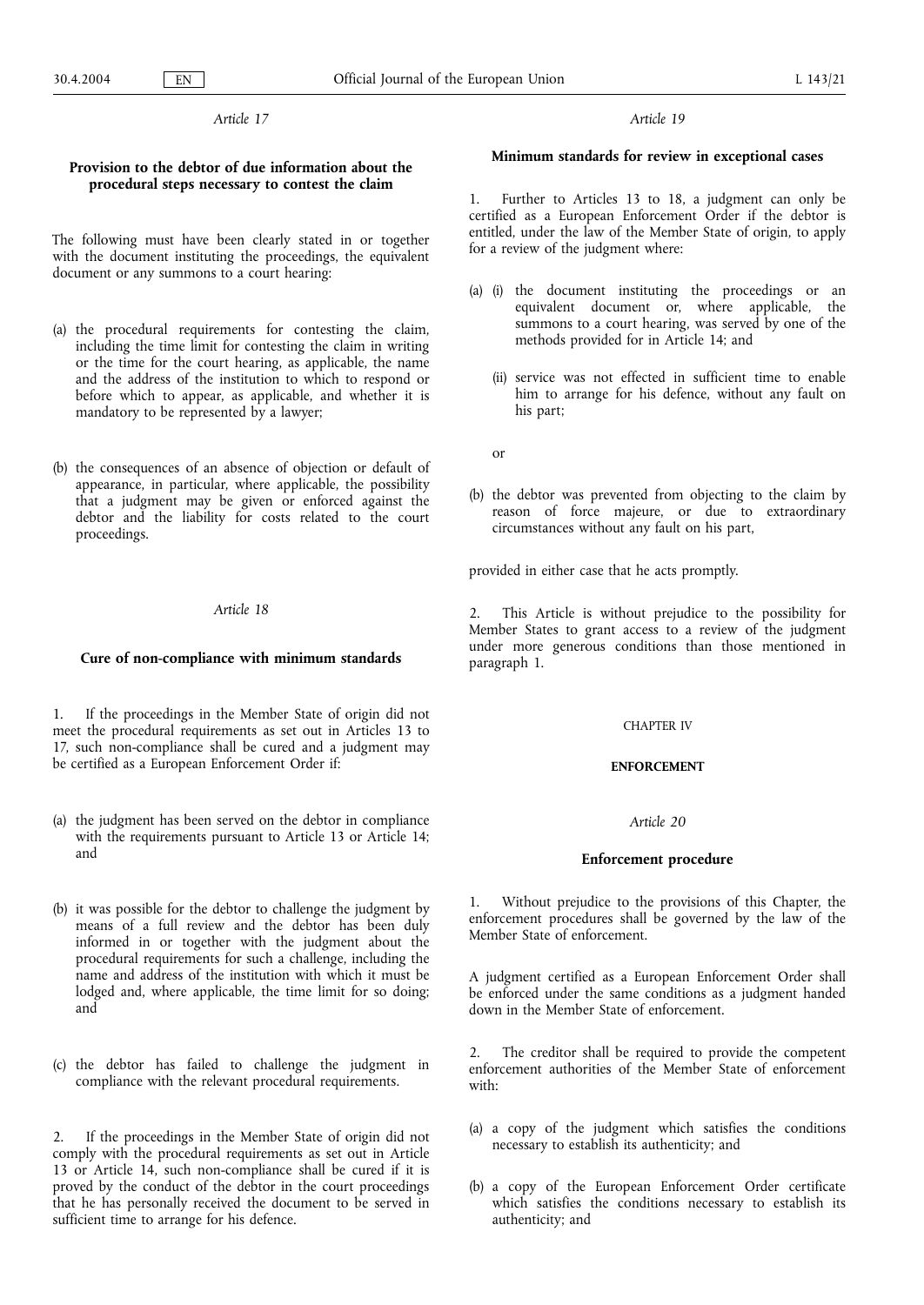(c) where necessary, a transcription of the European Enforcement Order certificate or a translation thereof into the official language of the Member State of enforcement or, if there are several official languages in that Member State, the official language or one of the official languages of court proceedings of the place where enforcement is sought, in conformity with the law of that Member State, or into another language that the Member State of enforcement has indicated it can accept. Each Member State may indicate the official language or languages of the institutions of the European Community other than its own which it can accept for the completion of the certificate. The translation shall be certified by a person qualified to do so in one of the Member States.

No security, bond or deposit, however described, shall be required of a party who in one Member State applies for enforcement of a judgment certified as a European Enforcement Order in another Member State on the ground that he is a foreign national or that he is not domiciled or resident in the Member State of enforcement.

## *Article 21*

#### **Refusal of enforcement**

Enforcement shall, upon application by the debtor, be refused by the competent court in the Member State of enforcement if the judgment certified as a European Enforcement Order is irreconcilable with an earlier judgment given in any Member State or in a third country, provided that:

- (a) the earlier judgment involved the same cause of action and was between the same parties; and
- (b) the earlier judgment was given in the Member State of enforcement or fulfils the conditions necessary for its recognition in the Member State of enforcement; and
- (c) the irreconcilability was not and could not have been raised as an objection in the court proceedings in the Member State of origin.

2. Under no circumstances may the judgment or its certification as a European Enforcement Order be reviewed as to their substance in the Member State of enforcement.

#### *Article 22*

#### **Agreements with third countries**

This Regulation shall not affect agreements by which Member States undertook, prior to the entry into force of Regulation (EC) No 44/2001, pursuant to Article 59 of the Brussels Convention on jurisdiction and the enforcement of judgments in civil and commercial matters, not to recognise judgments given, in particular in other Contracting States to that

Convention, against defendants domiciled or habitually resident in a third country where, in cases provided for in Article 4 of that Convention, the judgment could only be founded on a ground of jurisdiction specified in the second paragraph of Article 3 of that Convention.

#### *Article 23*

#### **Stay or limitation of enforcement**

Where the debtor has

- challenged a judgment certified as a European Enforcement Order, including an application for review within the meaning of Article 19, or
- applied for the rectification or withdrawal of a European Enforcement Order certificate in accordance with Article 10,

the competent court or authority in the Member State of enforcement may, upon application by the debtor:

- (a) limit the enforcement proceedings to protective measures; or
- (b) make enforcement conditional on the provision of such security as it shall determine; or
- (c) under exceptional circumstances, stay the enforcement proceedings.

#### CHAPTER V

#### **COURT SETTLEMENTS AND AUTHENTIC INSTRUMENTS**

## *Article 24*

#### **Court settlements**

1. A settlement concerning a claim within the meaning of Article 4(2) which has been approved by a court or concluded before a court in the course of proceedings and is enforceable in the Member State in which it was approved or concluded shall, upon application to the court that approved it or before which it was concluded, be certified as a European Enforcement Order using the standard form in Annex II.

2. A settlement which has been certified as a European Enforcement Order in the Member State of origin shall be enforced in the other Member States without the need for a declaration of enforceability and without any possibility of opposing its enforceability.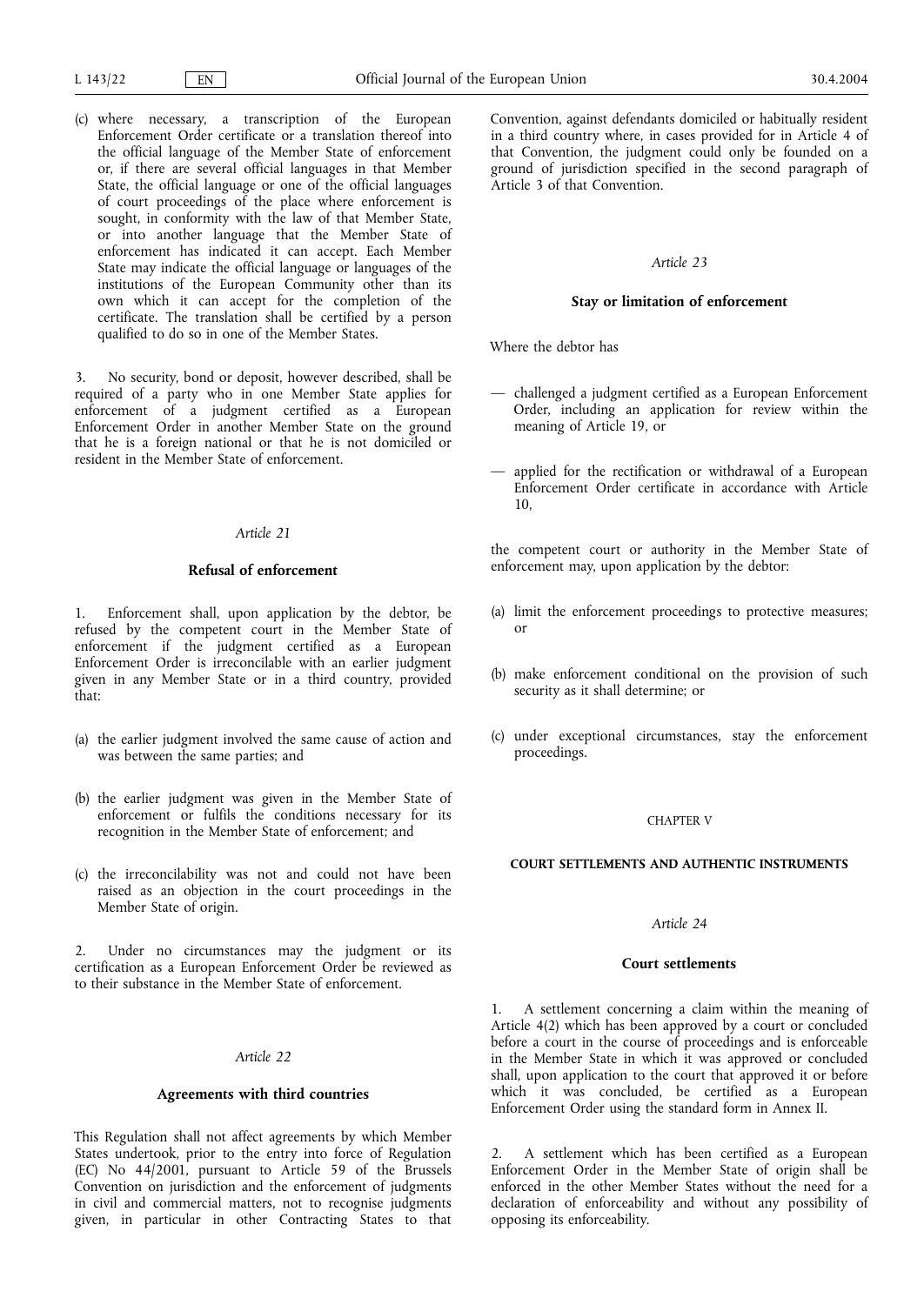The provisions of Chapter II, with the exception of Articles 5,  $6(1)$  and 9(1), and of Chapter IV, with the exception of Articles 21(1) and 22, shall apply as appropriate.

#### *Article 25*

### **Authentic instruments**

1. An authentic instrument concerning a claim within the meaning of Article 4(2) which is enforceable in one Member State shall, upon application to the authority designated by the Member State of origin, be certified as a European Enforcement Order, using the standard form in Annex III.

2. An authentic instrument which has been certified as a European Enforcement Order in the Member State of origin shall be enforced in the other Member States without the need for a declaration of enforceability and without any possibility of opposing its enforceability.

The provisions of Chapter II, with the exception of Articles 5,  $6(1)$  and 9(1), and  $6f$  Chapter IV, with the exception of Articles 21(1) and 22, shall apply as appropriate.

#### CHAPTER VI

#### **TRANSITIONAL PROVISION**

#### *Article 26*

#### **Transitional provision**

This Regulation shall apply only to judgments given, to court settlements approved or concluded and to documents formally drawn up or registered as authentic instruments after the entry into force of this Regulation.

#### CHAPTER VII

#### **RELATIONSHIP WITH OTHER COMMUNITY INSTRUMENTS**

*Article 27*

#### **Relationship with Regulation (EC) No 44/2001**

This Regulation shall not affect the possibility of seeking recognition and enforcement, in accordance with Regulation (EC) No 44/2001, of a judgment, a court settlement or an authentic instrument on an uncontested claim.

*Article 28*

#### **Relationship with Regulation (EC) No 1348/2000**

This Regulation shall not affect the application of Regulation (EC) No 1348/2000.

#### CHAPTER VIII

#### **GENERAL AND FINAL PROVISIONS**

#### *Article 29*

#### **Information on enforcement procedures and authorities**

The Member States shall cooperate to provide the general public and professional circles with information on:

- (a) the methods and procedures of enforcement in the Member States; and
- (b) the competent authorities for enforcement in the Member States,

in particular via the European Judicial Network in civil and commercial matters established in accordance with Decision 2001/470/EC (1).

## *Article 30*

### **Information relating to redress procedures, languages and authorities**

- 1. The Member States shall notify the Commission of:
- (a) the procedures for rectification and withdrawal referred to in Article 10(2) and for review referred to in Article 19(1);
- (b) the languages accepted pursuant to Article  $20(2)(c)$ ;
- (c) the lists of the authorities referred to in Article 25;

and any subsequent changes thereof.

2. The Commission shall make the information notified in accordance with paragraph 1 publicly available through publication in the *Official Journal of the European Union* and through any other appropriate means.

<sup>(</sup> 1) OJ L 174, 27.6.2001, p. 25.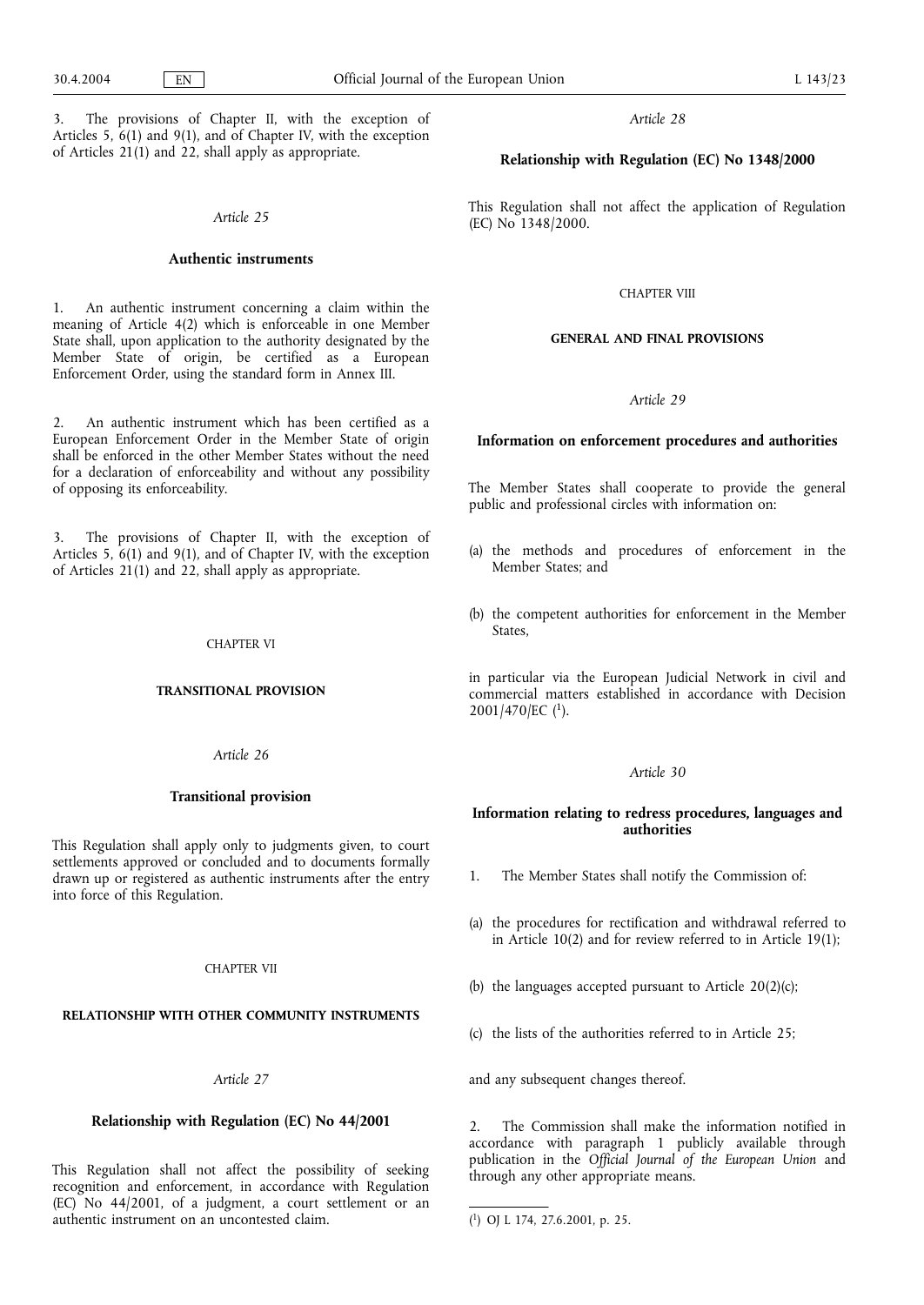#### *Article 31*

#### **Amendments to the Annexes**

Any amendment to the standard forms in the Annexes shall be adopted in accordance with the advisory procedure referred to in Article 32(2).

### *Article 32*

#### **Committee**

1. The Commission shall be assisted by the committee provided for by Article 75 of Regulation (EC) No 44/2001.

2. Where reference is made to this paragraph, Articles 3 and 7 of Decision 1999/468/EC shall apply, having regard to the provisions of Article 8 thereof.

3. The Committee shall adopt its Rules of Procedure.

### *Article 33*

### **Entry into force**

This Regulation shall enter into force on 21 January 2004.

It shall apply from 21 October 2005, with the exception of Articles 30, 31 and 32, which shall apply from 21 January 2005.

This Regulation shall be binding in its entirety and directly applicable in the Member States in accordance with the Treaty establishing the European Community.

Done at Strasbourg, 21 April 2004.

*For the European Parliament The President* P. COX

*For the Council The President* D. ROCHE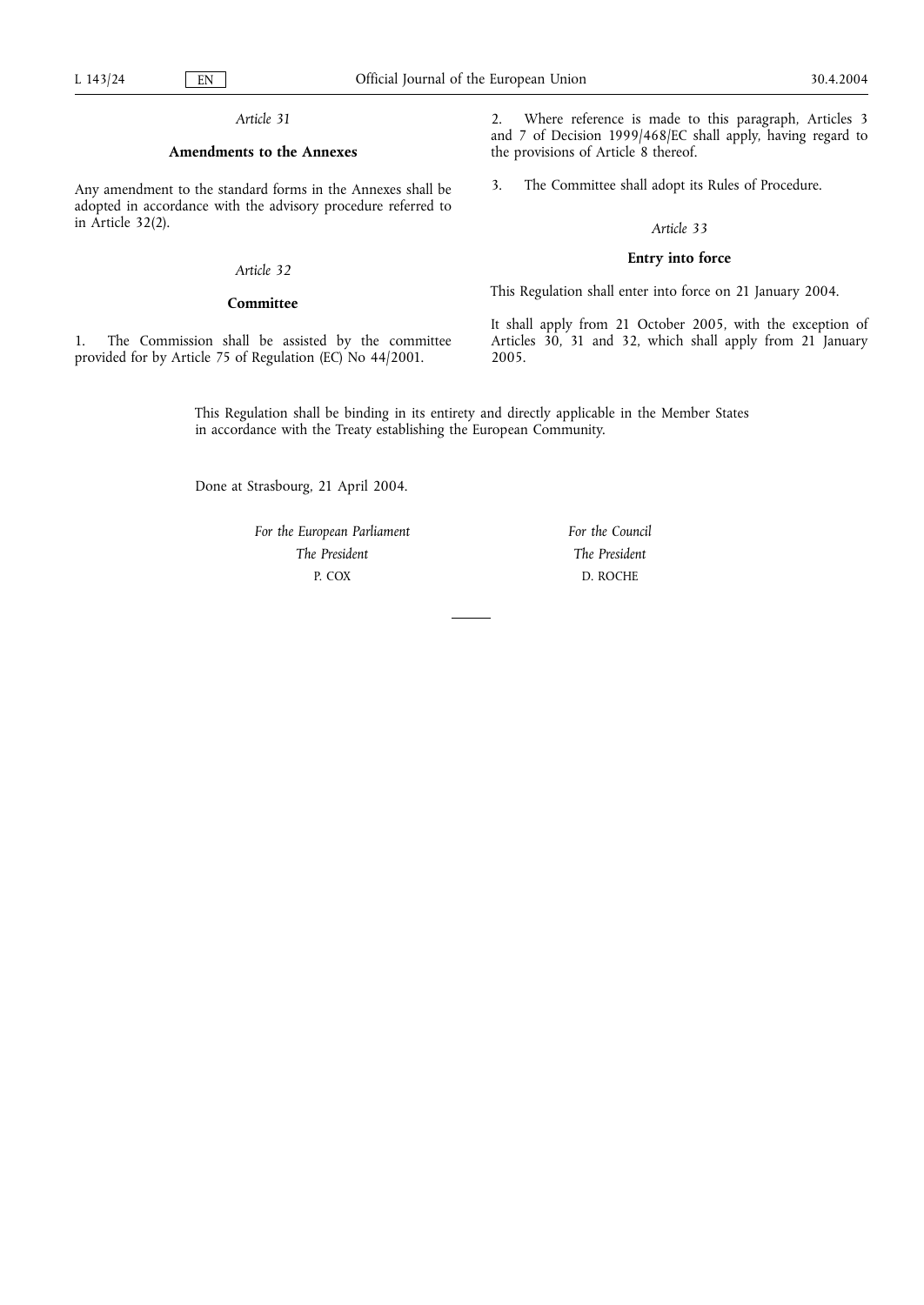## *ANNEX I*

# **EUROPEAN ENFORCEMENT ORDER CERTIFICATE — JUDGMENT**

| 1.       | Member State of origin:<br>AT<br>BE<br>DE [<br>EL<br>ES<br>$FR$ $\Box$<br>$\mathbf{F}$ |
|----------|----------------------------------------------------------------------------------------|
|          | LU<br>NL<br>PT<br>SE<br>UK<br>IE<br>IT<br>$\perp$<br>$\blacksquare$                    |
|          |                                                                                        |
| 2.       | Court/Tribunal issuing the certificate                                                 |
| 2.1.     | Name:                                                                                  |
| 2.2.     | Address:                                                                               |
| 2.3.     | Tel./fax/e-mail:                                                                       |
|          |                                                                                        |
| 3.       | If different, Court/Tribunal giving the judgment                                       |
| 3.1.     | Name:                                                                                  |
| 3.2.     | Address:                                                                               |
| 3.3.     | Tel./fax/e-mail:                                                                       |
|          |                                                                                        |
| 4.       | Judgment                                                                               |
| 4.1.     | Date:                                                                                  |
| 4.2.     | Reference number:                                                                      |
| 4.3.     | The parties                                                                            |
| 4.3.1.   | Name and address of creditor(s):                                                       |
| 4.3.2.   | Name and address of debtor(s):                                                         |
|          |                                                                                        |
| 5.       | Monetary claim as certified                                                            |
| 5.1.     | Principal Amount :                                                                     |
| 5.1.1.   | Currency<br>Euro                                                                       |
|          | Swedish Kronor                                                                         |
|          | Pounds Sterling                                                                        |
|          | other (explain)                                                                        |
| 5.1.2.   | If the claim is for periodical payments                                                |
| 5.1.2.1. | Amount of each instalment:                                                             |
| 5.1.2.2. | Due date of first instalment:                                                          |
| 5.1.2.3. | Due dates of following instalments                                                     |
|          | weekly<br>other (explain) [<br>monthly                                                 |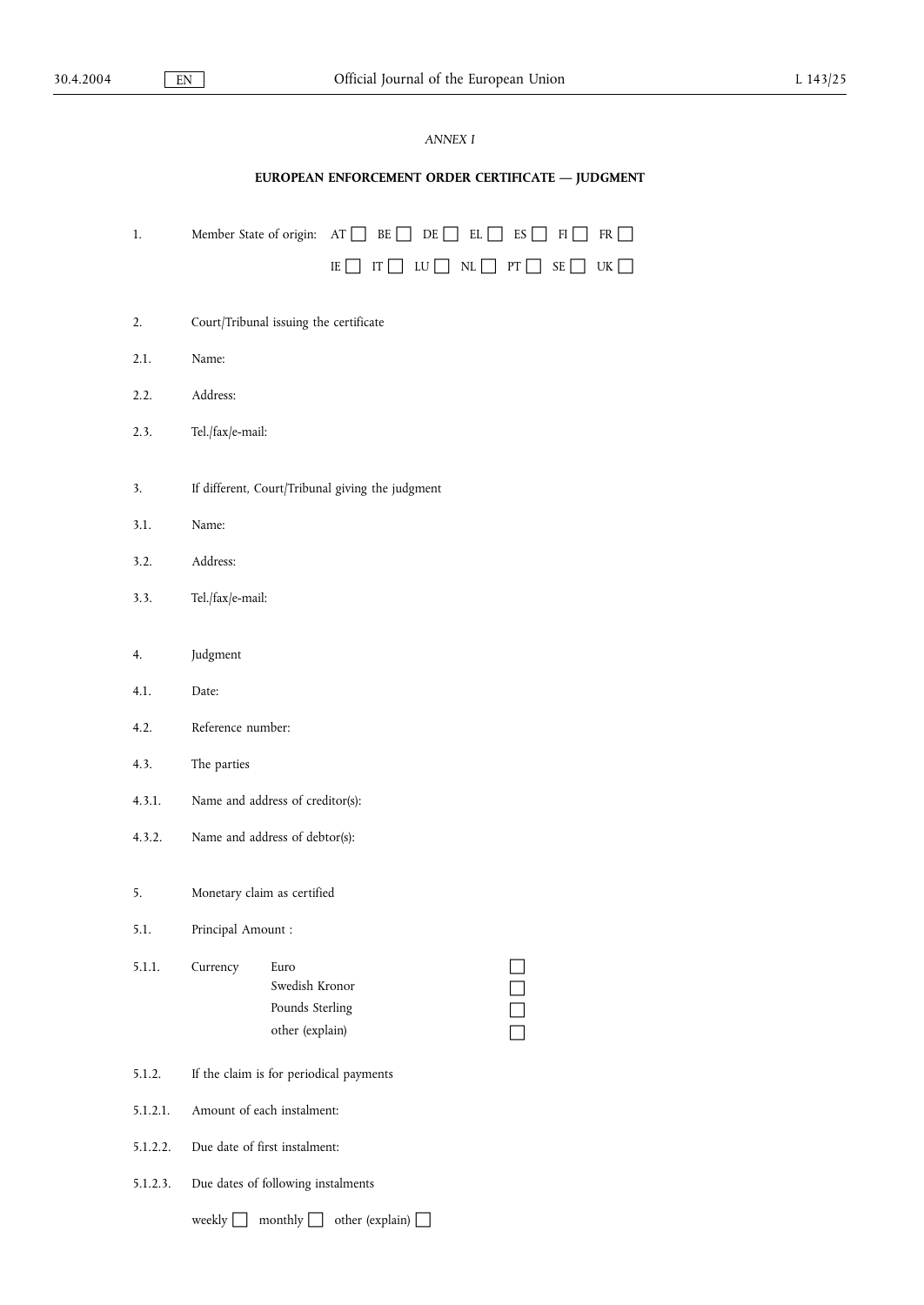| 5.1.2.4. | Period of the claim                                                                                                   |
|----------|-----------------------------------------------------------------------------------------------------------------------|
|          | 5.1.2.4.1. Currently indefinite [<br>or                                                                               |
|          | 5.1.2.4.2. Due date of last instalment:                                                                               |
| 5.2.     | Interest                                                                                                              |
| 5.2.1.   | Interest rate                                                                                                         |
| 5.2.1.1. | % or                                                                                                                  |
| 5.2.1.2. | % above the base rate of the ECB $(^1)$                                                                               |
| 5.2.1.3. | Other (explain)                                                                                                       |
| 5.2.2.   | Interest to be collected as from:                                                                                     |
| 5.3.     | Amount of reimbursable costs if specified in the judgment:                                                            |
| 6.       | Judgment is enforceable in the Member State of origin $\Box$                                                          |
| 7.       | Judgment is still subject to the possibility of a challenge<br>Yes<br>No                                              |
| 8.       | Judgment is on an uncontested claim under Article $3(1)$                                                              |
| 9.       | Judgment is in compliance with Article 6(1) (b) $\Box$                                                                |
| 10.      | The judgment concerns matters relating to consumer contracts<br>Yes<br>No                                             |
| 10.1.    | If yes:                                                                                                               |
|          | The debtor is the consumer<br>Yes<br>No                                                                               |
| 10.2.    | If yes:                                                                                                               |
|          | The debtor is domiciled in the Member State of origin (within the meaning of Article 59 of Regulation (EC)<br>44/2001 |
| 11.      | Service of the document instituting the proceedings under Chapter III, where applicable<br>No<br>Yes                  |
| 11.1.    | Service was effected in compliance with Article 13                                                                    |
|          | or service was effected in compliance with Article 14 $\Box$                                                          |
|          | or it is proved in accordance with Article 18(2) that the debtor has received the document [                          |

<sup>(</sup> 1) Interest rate applied by the European Central Bank to its main refinancing operations.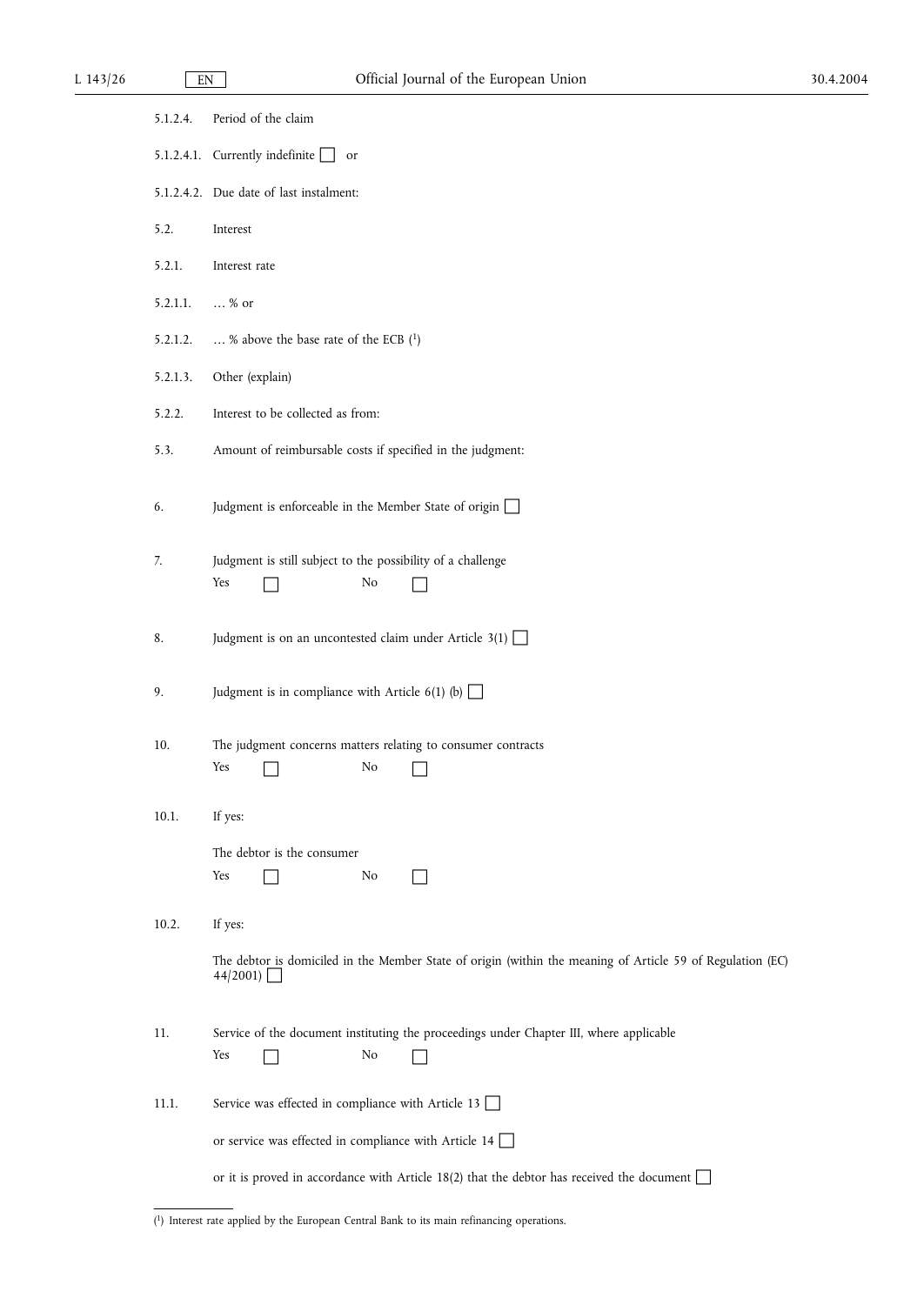| 11.2. | Due information                                                                                     |
|-------|-----------------------------------------------------------------------------------------------------|
|       | The debtor was informed in compliance with Articles 16 and 17 $\Box$                                |
| 12.   | Service of summons, where applicable<br>Yes<br>No                                                   |
| 12.1. | Service was effected in compliance with Article 13                                                  |
|       | or service was effected in compliance with Article 14 $\Box$                                        |
|       | or it is proved in accordance with Article 18(2) that the debtor has received the summons $\Box$    |
| 12.2. | Due information                                                                                     |
|       | The debtor was informed in compliance with Article 17 $\Box$                                        |
| 13.   | Cure of non-compliance with procedural minimum standards pursuant to Article 18(1)                  |
| 13.1. | Service of the judgment was effected in compliance with Article 13 $\Box$                           |
|       | or service of the judgment was effected in compliance with Article 14 $\Box$                        |
|       | or it is proved in accordance with Article 18(2) that the debtor has received the judgment $\Box$   |
| 13.2. | Due information                                                                                     |
|       | The debtor was informed in compliance with Article $18(1)(b)$                                       |
| 13.3. | It was possible for the debtor to challenge the judgment                                            |
|       | Yes<br>No                                                                                           |
| 13.4. | The debtor failed to challenge the judgment in compliance with the relevant procedural requirements |
|       | Yes<br>No                                                                                           |
|       |                                                                                                     |
|       | Done at date                                                                                        |
|       |                                                                                                     |

...................................... Signature and/or stamp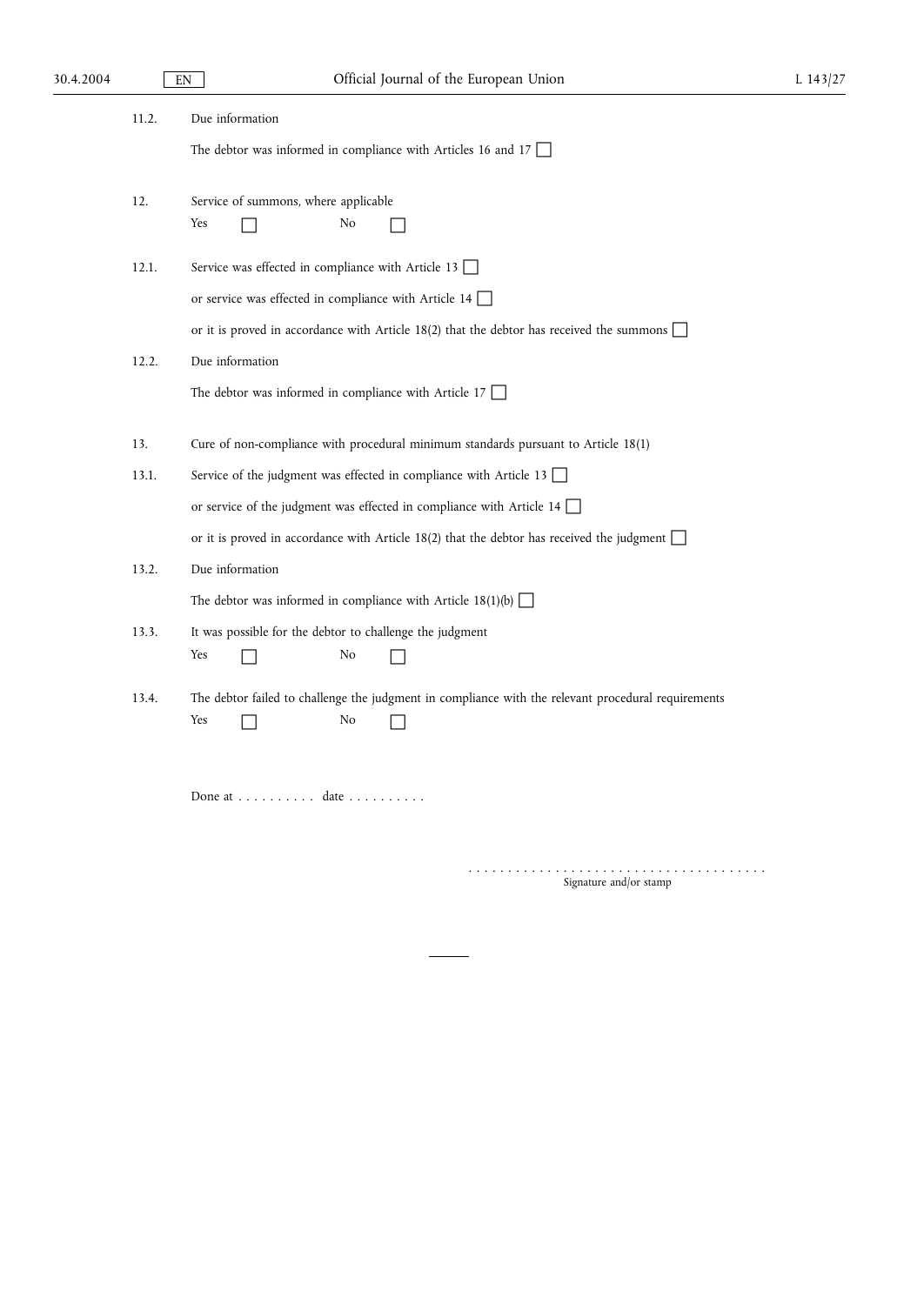## *ANNEX II*

## **EUROPEAN ENFORCEMENT ORDER CERTIFICATE — COURT SETTLEMENT**

| 1.       | Member State of origin:<br>BE [<br>DE<br>EL<br>ES<br>FI<br>FR<br>AT                               |  |  |  |  |
|----------|---------------------------------------------------------------------------------------------------|--|--|--|--|
|          | LU<br>NL<br>SE [<br>UK<br>IE [<br>IT<br>PT<br>$\mathbf{I}$<br>$\perp$<br>$\overline{\phantom{a}}$ |  |  |  |  |
|          |                                                                                                   |  |  |  |  |
| 2.       | Court issuing the certificate                                                                     |  |  |  |  |
| 2.1.     | Name:                                                                                             |  |  |  |  |
| 2.2.     | Address:                                                                                          |  |  |  |  |
| 2.3.     | Tel./fax/e-mail:                                                                                  |  |  |  |  |
|          |                                                                                                   |  |  |  |  |
| 3.       | If different, Court approving the settlement or before which it was concluded                     |  |  |  |  |
| 3.1.     | Name:                                                                                             |  |  |  |  |
| 3.2.     | Address:                                                                                          |  |  |  |  |
| 3.3.     | Tel./fax/e-mail:                                                                                  |  |  |  |  |
|          |                                                                                                   |  |  |  |  |
| 4.       | Court settlement                                                                                  |  |  |  |  |
| 4.1.     | Date:                                                                                             |  |  |  |  |
| 4.2.     | Reference number:                                                                                 |  |  |  |  |
| 4.3.     | The parties                                                                                       |  |  |  |  |
| 4.3.1.   | Name and address of creditor(s):                                                                  |  |  |  |  |
| 4.3.2.   | Name and address of debtor(s):                                                                    |  |  |  |  |
|          |                                                                                                   |  |  |  |  |
| 5.       | Monetary claim as certified                                                                       |  |  |  |  |
| 5.1.     | Principal Amount:                                                                                 |  |  |  |  |
| 5.1.1.   | Currency<br>Euro                                                                                  |  |  |  |  |
|          | Swedish Kronor                                                                                    |  |  |  |  |
|          | Pounds Sterling<br>other (explain)                                                                |  |  |  |  |
|          |                                                                                                   |  |  |  |  |
| 5.1.2.   | If the claim is for periodical payments                                                           |  |  |  |  |
| 5.1.2.1. | Amount of each instalment:                                                                        |  |  |  |  |
| 5.1.2.2. | Due date of first instalment:                                                                     |  |  |  |  |
| 5.1.2.3. | Due dates of following instalments                                                                |  |  |  |  |
|          | weekly [<br>other (explain) [<br>monthly [                                                        |  |  |  |  |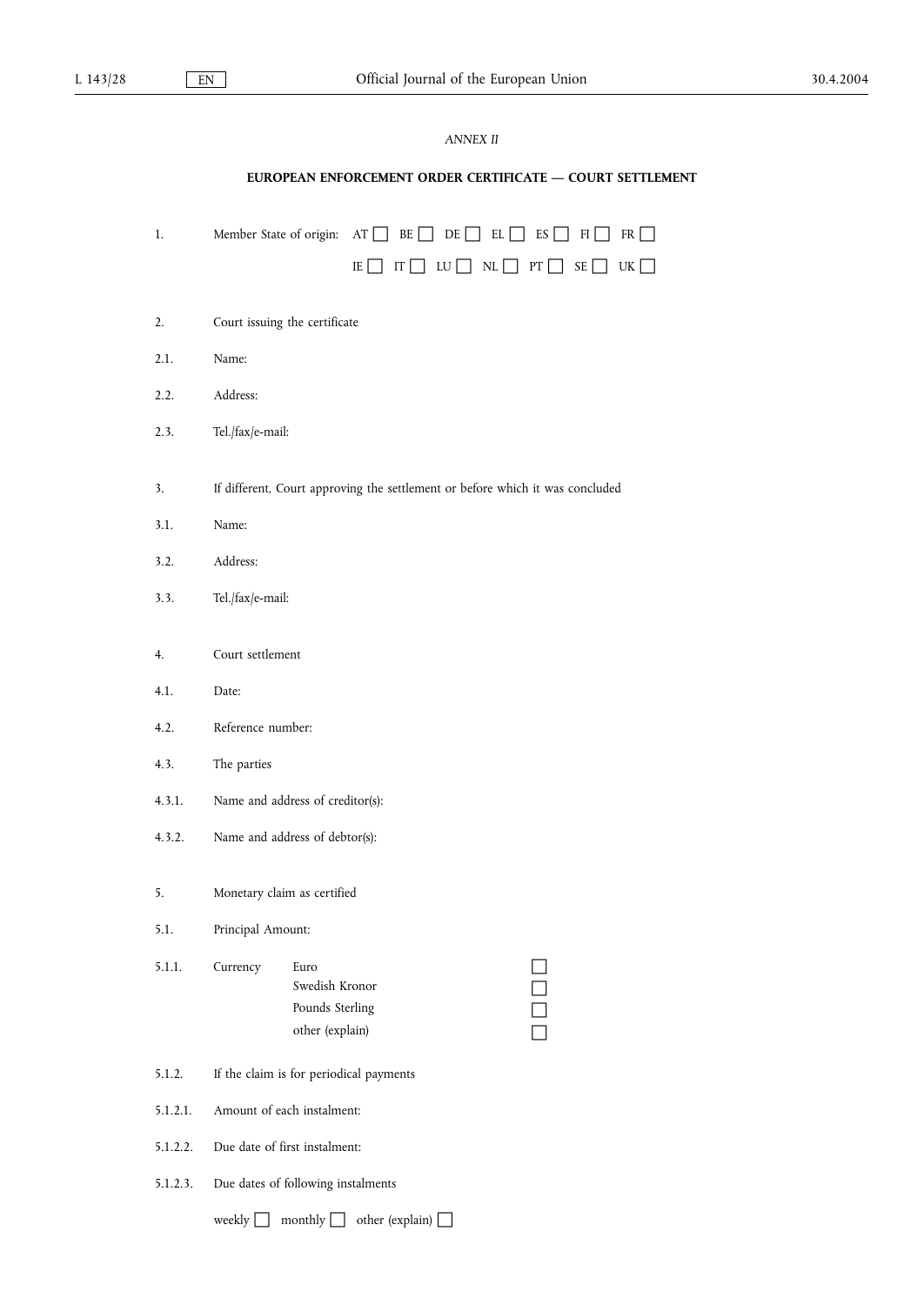| 5.1.2.4. | Period of the claim                                                                       |
|----------|-------------------------------------------------------------------------------------------|
|          | 5.1.2.4.1. Currently indefinite $\Box$<br>or                                              |
|          | 5.1.2.4.2. Due date of last instalment:                                                   |
| 5.2.     | Interest                                                                                  |
| 5.2.1.   | Interest rate                                                                             |
| 5.2.1.1. | % or                                                                                      |
| 5.2.1.2. | % above the base rate of the ECB $(1)$                                                    |
| 5.2.1.3. | Other (explain)                                                                           |
| 5.2.2.   | Interest to be collected as from:                                                         |
| 5.3.     | Amount of reimbursable costs if specified in the court settlement:                        |
| 6.       | The court settlement is enforceable in the Member State of origin $\lfloor \cdot \rfloor$ |
|          | Done at date                                                                              |
|          |                                                                                           |

...................................... Signature and/or stamp

( 1) Interest rate applied by the European Central Bank to its main refinancing operations.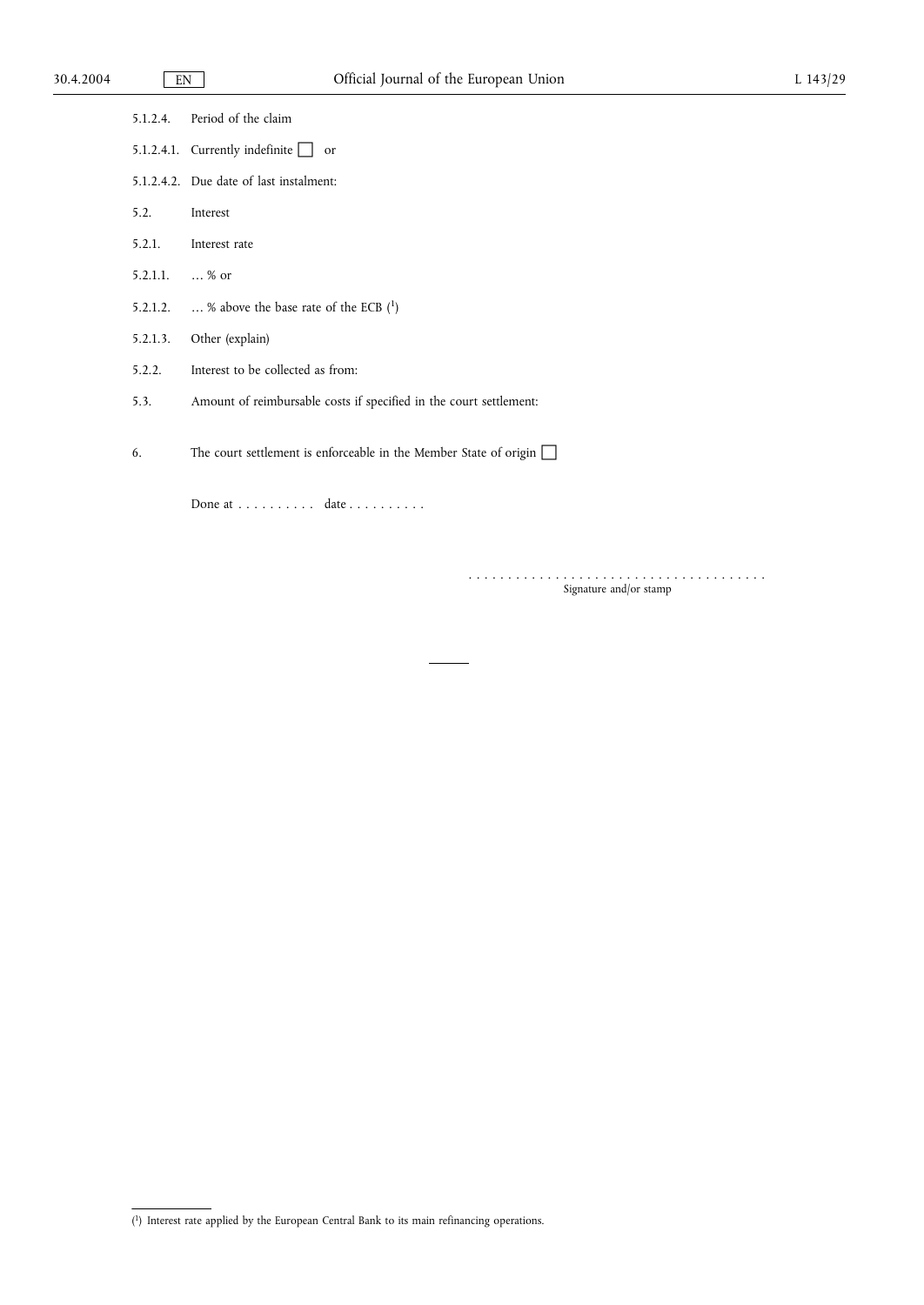## *ANNEX III*

## **EUROPEAN ENFORCEMENT ORDER CERTIFICATE — AUTHENTIC INSTRUMENT**

| 1.       | Member State of origin:<br>BE [<br>DE<br>EL<br>ES<br>FR<br>AT<br>FI              |  |  |
|----------|----------------------------------------------------------------------------------|--|--|
|          | LU<br>NL<br>PT<br>SE<br>UK [<br>$\rm IE$<br>IT                                   |  |  |
|          |                                                                                  |  |  |
| 2.       | Court/Authority issuing the certificate                                          |  |  |
| 2.1.     | Name:                                                                            |  |  |
| 2.2.     | Address:                                                                         |  |  |
| 2.3.     | Tel./fax/e-mail:                                                                 |  |  |
|          |                                                                                  |  |  |
| 3.       | If different, Court/Authority drawing up or registering the authentic instrument |  |  |
| 3.1.     | Name:                                                                            |  |  |
| 3.2.     | Address:                                                                         |  |  |
| 3.3.     | Tel./fax/e-mail:                                                                 |  |  |
|          |                                                                                  |  |  |
| 4.       | Authentic instrument                                                             |  |  |
| 4.1.     | Date:                                                                            |  |  |
| 4.2.     | Reference number:                                                                |  |  |
| 4.3.     | The parties                                                                      |  |  |
| 4.3.1.   | Name and address of creditor(s):                                                 |  |  |
| 4.3.2.   | Name and address of debtor(s):                                                   |  |  |
|          |                                                                                  |  |  |
| 5.       | Monetary claim as certified                                                      |  |  |
| 5.1.     | Principal Amount:                                                                |  |  |
| 5.1.1.   | Currency<br>Euro                                                                 |  |  |
|          | $\begin{array}{c} \square \\ \square \end{array}$<br>Swedish Kronor              |  |  |
|          | Pounds Sterling                                                                  |  |  |
|          | other (explain)                                                                  |  |  |
| 5.1.2.   | If the claim is for periodical payments                                          |  |  |
| 5.1.2.1. | Amount of each instalment:                                                       |  |  |
| 5.1.2.2. | Due date of first instalment:                                                    |  |  |
| 5.1.2.3. | Due dates of following instalments                                               |  |  |
|          | weekly<br>other (explain) [<br>monthly                                           |  |  |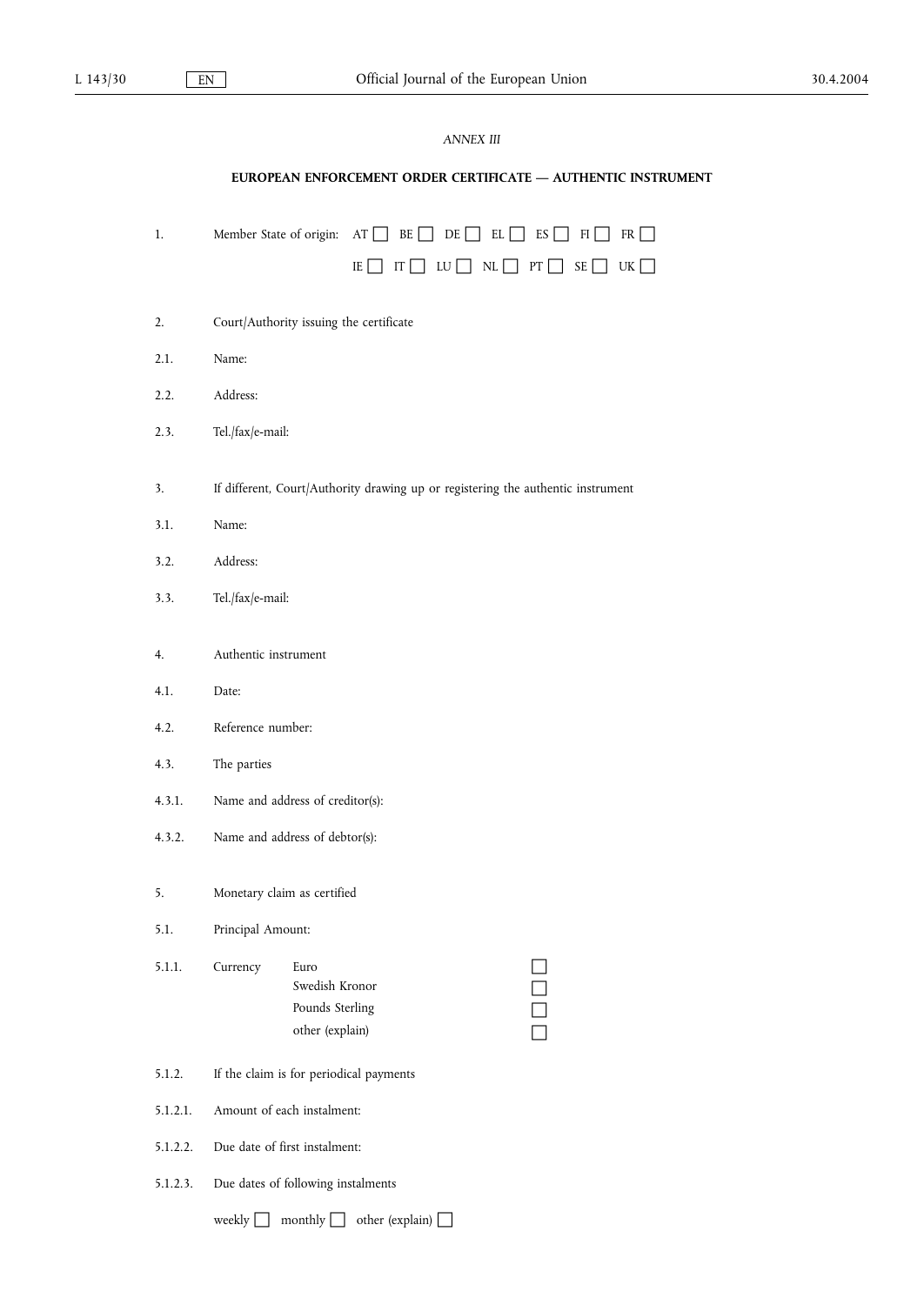| 5.1.2.4. | Period of the claim                                                    |
|----------|------------------------------------------------------------------------|
|          | 5.1.2.4.1. Currently indefinite $\Box$<br>or                           |
|          | 5.1.2.4.2. Due date of last instalment                                 |
| 5.2.     | Interest                                                               |
| 5.2.1.   | Interest rate                                                          |
| 5.2.1.1. | % or                                                                   |
| 5.2.1.2. | % above the base rate of the ECB $(1)$                                 |
| 5.2.1.3. | Other (explain)                                                        |
| 5.2.2.   | Interest to be collected as from:                                      |
| 5.3.     | Amount of reimbursable costs if specified in the authentic instrument: |
| 6.       | The authentic instrument is enforceable in the Member State of origin  |
|          | Done at date                                                           |
|          |                                                                        |

...................................... Signature and/or stamp

<sup>(</sup> 1) Interest rate applied by the European Central Bank to its main refinancing operations.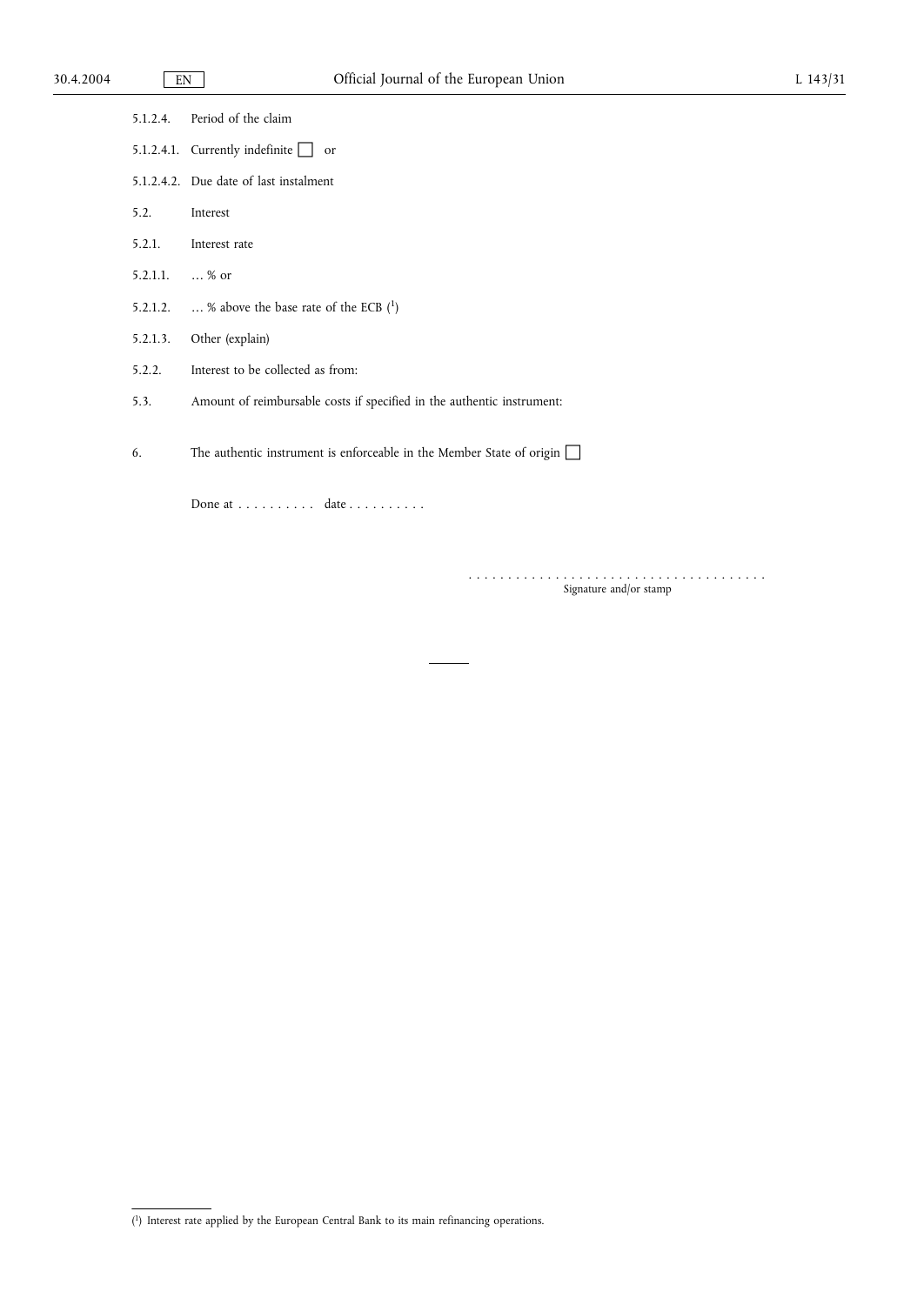## *ANNEX IV*

#### **CERTIFICATE OF LACK OR LIMITATION OF ENFORCEABILITY (**Article 6(2))

| $1.$   | Member State of origin:<br>BE<br>DE<br>ES<br>AT<br>EL<br>FI<br>$FR$ $\Box$                                |
|--------|-----------------------------------------------------------------------------------------------------------|
|        | IT $\Box$ LU $\Box$ NL $\Box$<br>PT<br>SE<br>$UK \Box$<br>IE                                              |
| 2.     | Court/Authority issuing the certificate                                                                   |
| 2.1.   | Name:                                                                                                     |
| 2.2.   | Address:                                                                                                  |
| 2.3.   | Tel./fax/e-mail:                                                                                          |
| 3.     | If different, Court/Authority issuing the judgment/Court settlement/Authentic Instrument (*)              |
| 3.1.   | Name:                                                                                                     |
| 3.2.   | Address:                                                                                                  |
| 3.3.   | Tel./fax/e-mail:                                                                                          |
| 4.     | Judgment/Court settlement/Authentic Instrument (*)                                                        |
| 4.1.   | Date:                                                                                                     |
| 4.2.   | Reference number:                                                                                         |
| 4.3.   | The parties                                                                                               |
| 4.3.1. | Name and address of creditor(s):                                                                          |
| 4.3.2. | Name and address of debtor(s):                                                                            |
| 5.     | This judgment/court settlement/authentic instrument (*) was certified as a European Enforcement Order but |
| 5.1.   | the judgment/court settlement/authentic instrument (*) is no longer enforceable [                         |
| 5.2.   | Enforcement is temporarily                                                                                |
| 5.2.1. | stayed $\Box$                                                                                             |
| 5.2.2. | limited to protective measures [                                                                          |

<sup>(\*)</sup> Delete as appropriate.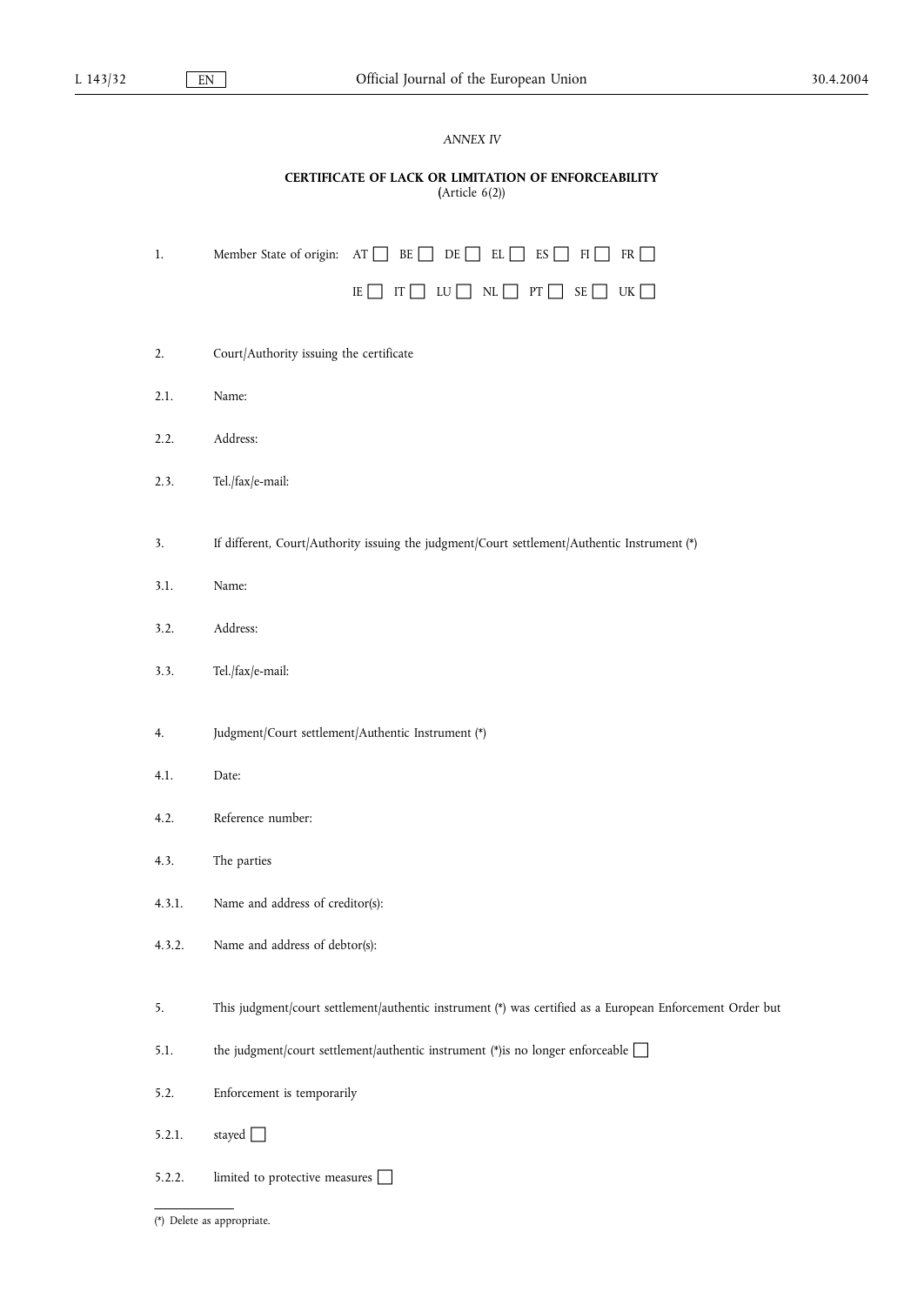| 5.2.3.   | conditional upon the provision of a security which is still outstanding $\Box$ |                                                             |  |  |  |
|----------|--------------------------------------------------------------------------------|-------------------------------------------------------------|--|--|--|
| 5.2.3.1. | Amount of the security:                                                        |                                                             |  |  |  |
| 5.2.3.2. | Currency                                                                       | Euro<br>Swedish Kronor<br>Pounds Sterling<br>other(explain) |  |  |  |
| 5.2.4.   | Other (explain) $\Box$                                                         |                                                             |  |  |  |
|          |                                                                                | Done at date                                                |  |  |  |
|          |                                                                                |                                                             |  |  |  |

Signature and/or stamp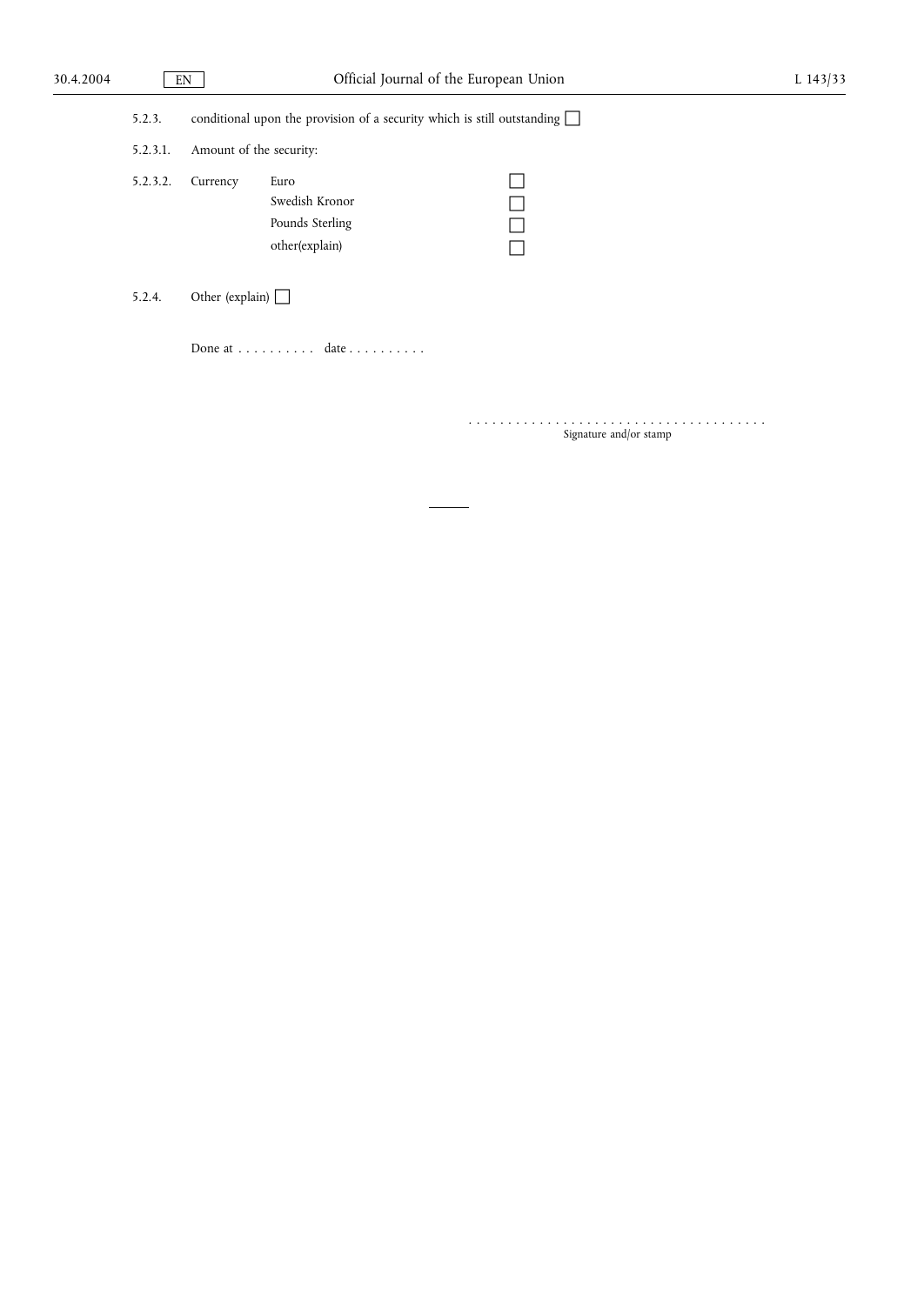#### *ANNEX V*

# **EUROPEAN ENFORCEMENT ORDER REPLACEMENT CERTIFICATE FOLLOWING A CHALLENGE** (Article 6(3))

A. The following judgment/court settlement/authentic instrument (\*) certified as a European Enforcement Order was challenged

|  | Member State of origin: $AT \Box BE \Box DE \Box EL \Box ES \Box FI \Box FR \Box$ |  |
|--|-----------------------------------------------------------------------------------|--|
|  | $E \Box T \Box LU \Box NL \Box PT \Box SE \Box UK \Box$                           |  |

- 2. Court/Authority issuing the certificate
- 2.1. Name:
- 2.2. Address:
- 2.3. Tel./fax/e-mail:
- 3. If different, Court/Authority issuing the judgment/Court settlement/Authentic Instrument (\*)
- 3.1. Name:
- 3.2. Address:
- 3.3. Tel./fax/e-mail:
- 4. Judgment/Court settlement/Authentic Instrument (\*)
- 4.1. Date:
- 4.2. Reference number:
- 4.3. The parties
- 4.3.1. Name and address of creditor(s):
- 4.3.2. Name and address of debtor(s):
- B. Upon that challenge the following decision has been handed down and is hereby certified as a European Enforcement Order replacing the original European Enforcement Order.
- 1. Court
- 1.1. Name:
- 1.2. Address:
- 1.3. Tel./fax/e-mail:

<sup>(\*)</sup> Delete as appropriate.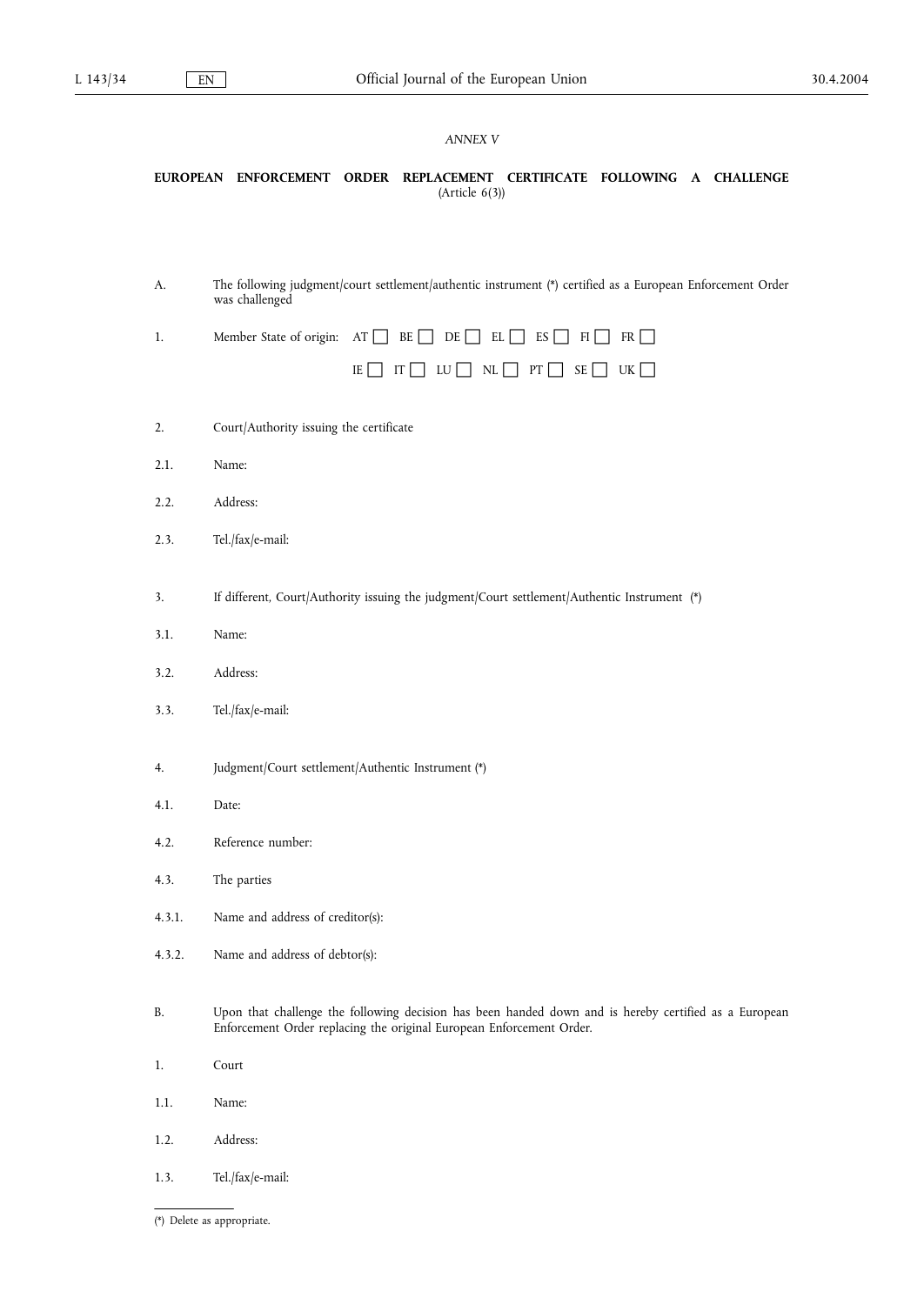| 30.4.2004 | $\mathop{\rm EN}\nolimits$ | Official Journal of the European Union                                             | L 143/35 |
|-----------|----------------------------|------------------------------------------------------------------------------------|----------|
|           | $\overline{2}$ .           | Decision                                                                           |          |
|           | 2.1.                       | Date:                                                                              |          |
|           | 2.2.                       | Reference number:                                                                  |          |
|           | 3.                         | Monetary claim as certified                                                        |          |
|           | 3.1.                       | Principal Amount                                                                   |          |
|           | 3.1.1.                     | Currency<br>Euro<br>$\Box$<br>Swedish Kronor<br>Pounds Sterling<br>Other (explain) |          |
|           | 3.1.2.                     | If the claim is for periodic payments                                              |          |
|           | 3.1.2.1.                   | Amount of each instalment:                                                         |          |
|           | 3.1.2.2.                   | Due date of first instalment:                                                      |          |
|           | 3.1.2.3.                   | Due dates of following instalments                                                 |          |
|           |                            | weekly $\Box$ monthly $\Box$<br>other (explain) $\Box$                             |          |
|           | 3.1.2.4.                   | Period of the claim                                                                |          |
|           |                            | 3.1.2.4.1. Currently indefinite or                                                 |          |
|           |                            | 3.1.2.4.2. Due date of last instalment:                                            |          |
|           | 3.2.                       | Interest                                                                           |          |
|           | 3.2.1.                     | Interest rate                                                                      |          |
|           | 3.2.1.1.                   | % or                                                                               |          |
|           | 3.2.1.2.                   | % above the base rate of the ECB $(^1)$                                            |          |
|           | 3.2.1.3.                   | Other (explain)                                                                    |          |
|           | 3.2.2.                     | Interest to be collected as from:                                                  |          |
|           | 3.3.                       | Amount of reimbursable costs if specified in the decision:                         |          |
|           | 4.                         | Decision is enforceable in the Member State of origin $\Box$                       |          |
|           | 5.                         | Decision is still subject to the possibility of a further appeal                   |          |
|           |                            | $Yes \Box$<br>No                                                                   |          |
|           | 6.                         | Decision is in compliance with Article $6(1)(b)$                                   |          |

<sup>(</sup> 1) Interest rate applied by the European Central Bank to its main refinancing operations.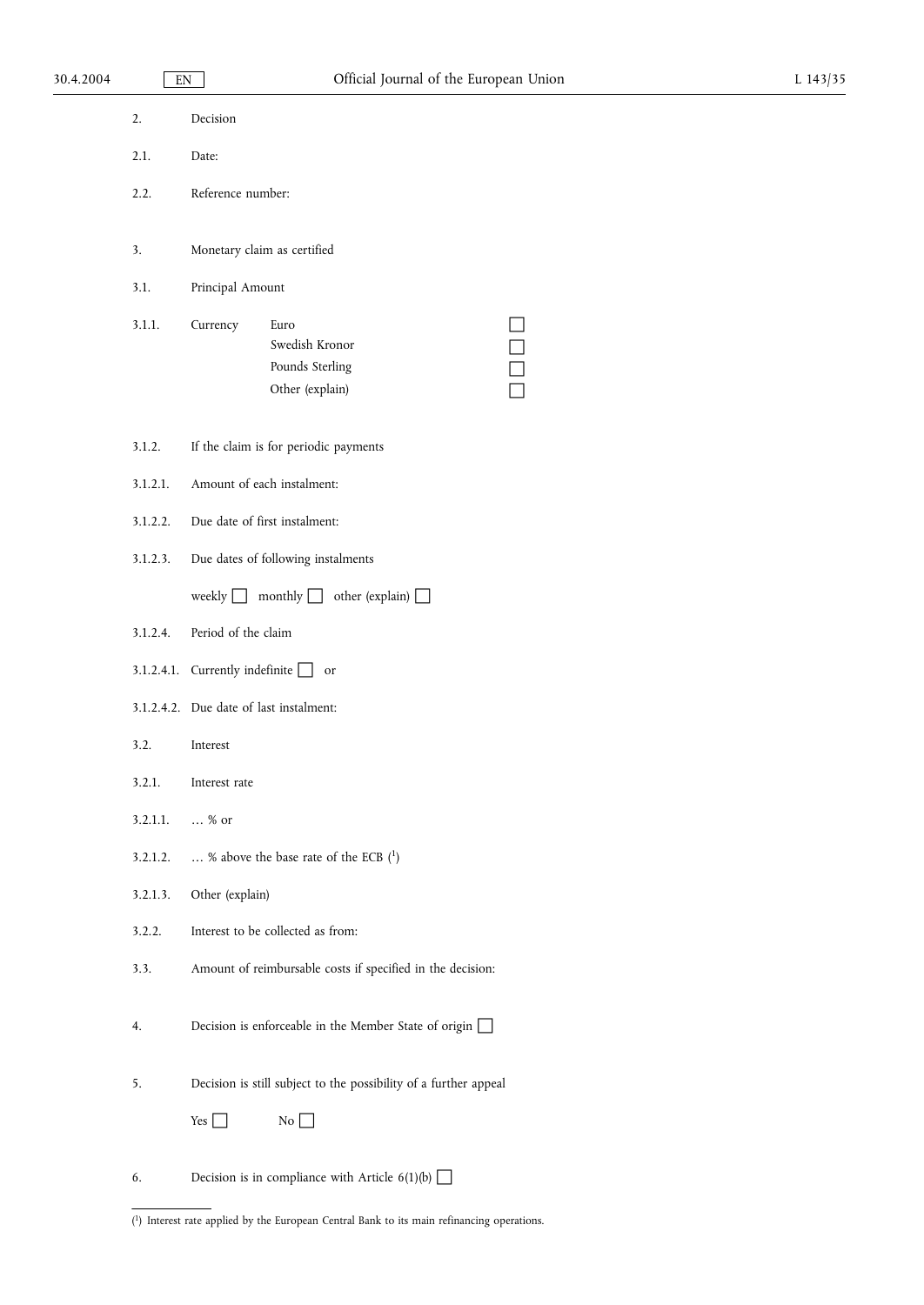| $L$ 143/36 |        | Official Journal of the European Union<br>EN                                                                                    | 30.4.2004 |  |
|------------|--------|---------------------------------------------------------------------------------------------------------------------------------|-----------|--|
|            | $7.$   | The decision concerns matters relating to consumer contracts                                                                    |           |  |
|            |        | Yes $\Box$<br>No                                                                                                                |           |  |
|            | 7.1.   | If yes:                                                                                                                         |           |  |
|            |        | The debtor is the consumer                                                                                                      |           |  |
|            |        | Yes $\Box$<br>No                                                                                                                |           |  |
|            | 7.2.   | If yes:                                                                                                                         |           |  |
|            |        | The debtor is domiciled in the Member State of origin in the meaning of Article 59 of Regulation (EC) No<br>44/2001             |           |  |
|            | 8.     | At the time of the decision following the challenge, the claim is uncontested within the meaning of Article<br>$3(1)(b)$ or (c) |           |  |
|            |        | Yes $\Box$<br>No                                                                                                                |           |  |
|            |        | If yes:                                                                                                                         |           |  |
|            | 8.1.   | Service of the document instituting the challenge.                                                                              |           |  |
|            |        | Did the creditor lodge the challenge?                                                                                           |           |  |
|            |        | Yes $\Box$<br>No                                                                                                                |           |  |
|            |        | If yes:                                                                                                                         |           |  |
|            | 8.1.1. | Service was effected in compliance with Article 13                                                                              |           |  |
|            |        | or service was effected in compliance with Article 14 $\Box$                                                                    |           |  |
|            |        | or it is proved in accordance with Article 18(2) that the debtor has received the document $\Box$                               |           |  |
|            | 8.1.2. | Due information                                                                                                                 |           |  |
|            |        | The debtor was informed in compliance with Articles 16 and 17 $\Box$                                                            |           |  |
|            | 8.2.   | Service of summons, where applicable                                                                                            |           |  |
|            |        | No<br>Yes $\Box$                                                                                                                |           |  |
|            |        | If yes:                                                                                                                         |           |  |
|            | 8.2.1. | Service was effected in compliance with Article 13                                                                              |           |  |
|            |        | or service was effected in compliance with Article D                                                                            |           |  |
|            |        | or it is proved in accordance with Article 18(2) that the debtor has received the summons $\Box$                                |           |  |
|            | 8.2.2. | Due information                                                                                                                 |           |  |
|            |        | The debtor was informed in compliance with Article 17 $\Box$                                                                    |           |  |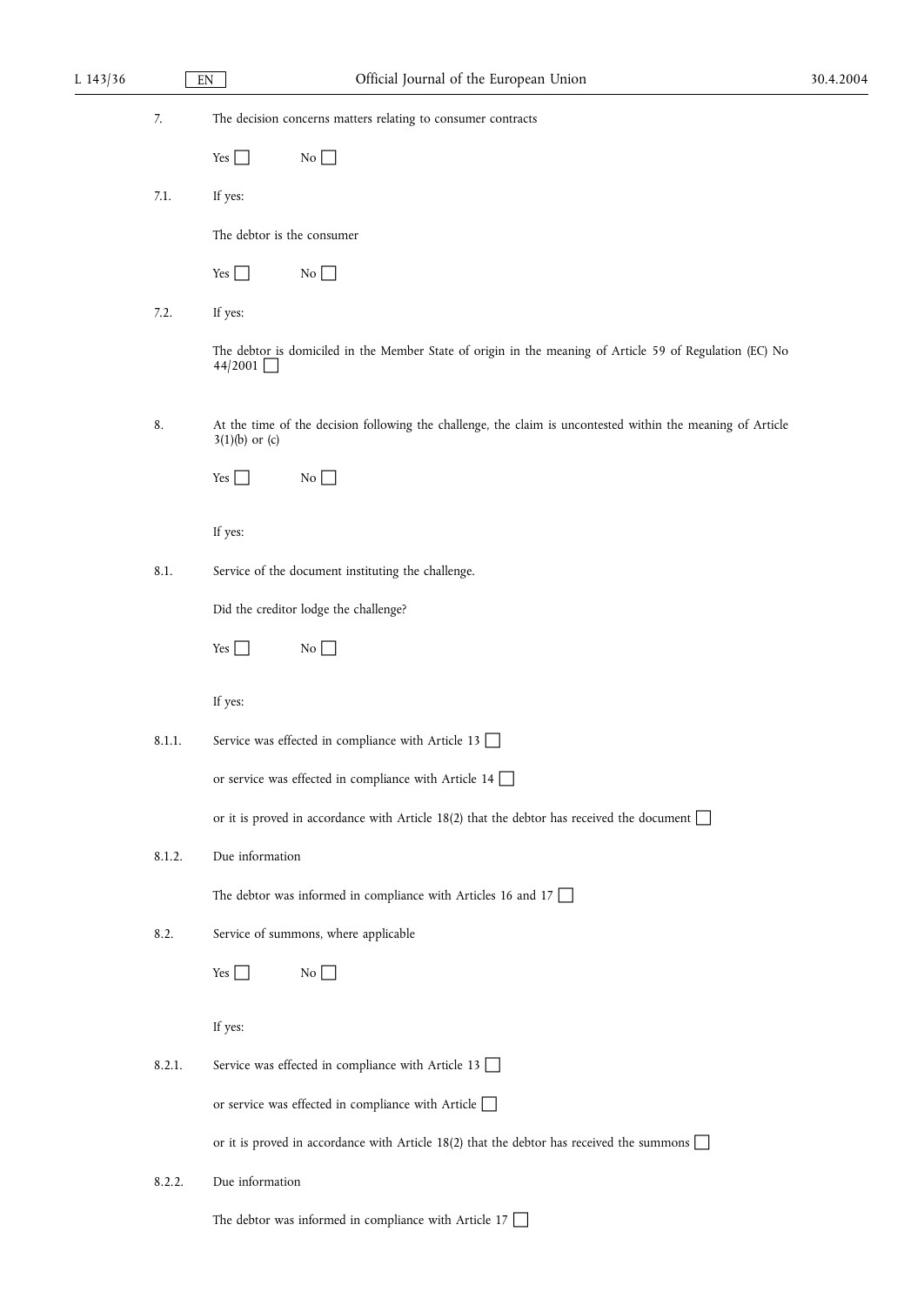| 8.3. |  |  | Cure of non-compliance with procedural minimum standards pursuant to Article 18(1) |  |  |
|------|--|--|------------------------------------------------------------------------------------|--|--|
|      |  |  |                                                                                    |  |  |

| 8.3.1. |  | Service of the decision was effected in compliance with Article 13 |  |
|--------|--|--------------------------------------------------------------------|--|
|        |  |                                                                    |  |

or Service of the decision was effected in compliance with Article 14  $\Box$ 

or it is proved in accordance with Article 18(2) that the debtor has received the decision  $\Box$ 

8.3.2. Due information

The debtor was informed in compliance with Article 18(1)(b)  $\Box$ 

Done at . . . . . . . . . . date . . . . . . . . . .

...................................... Signature and/or stamp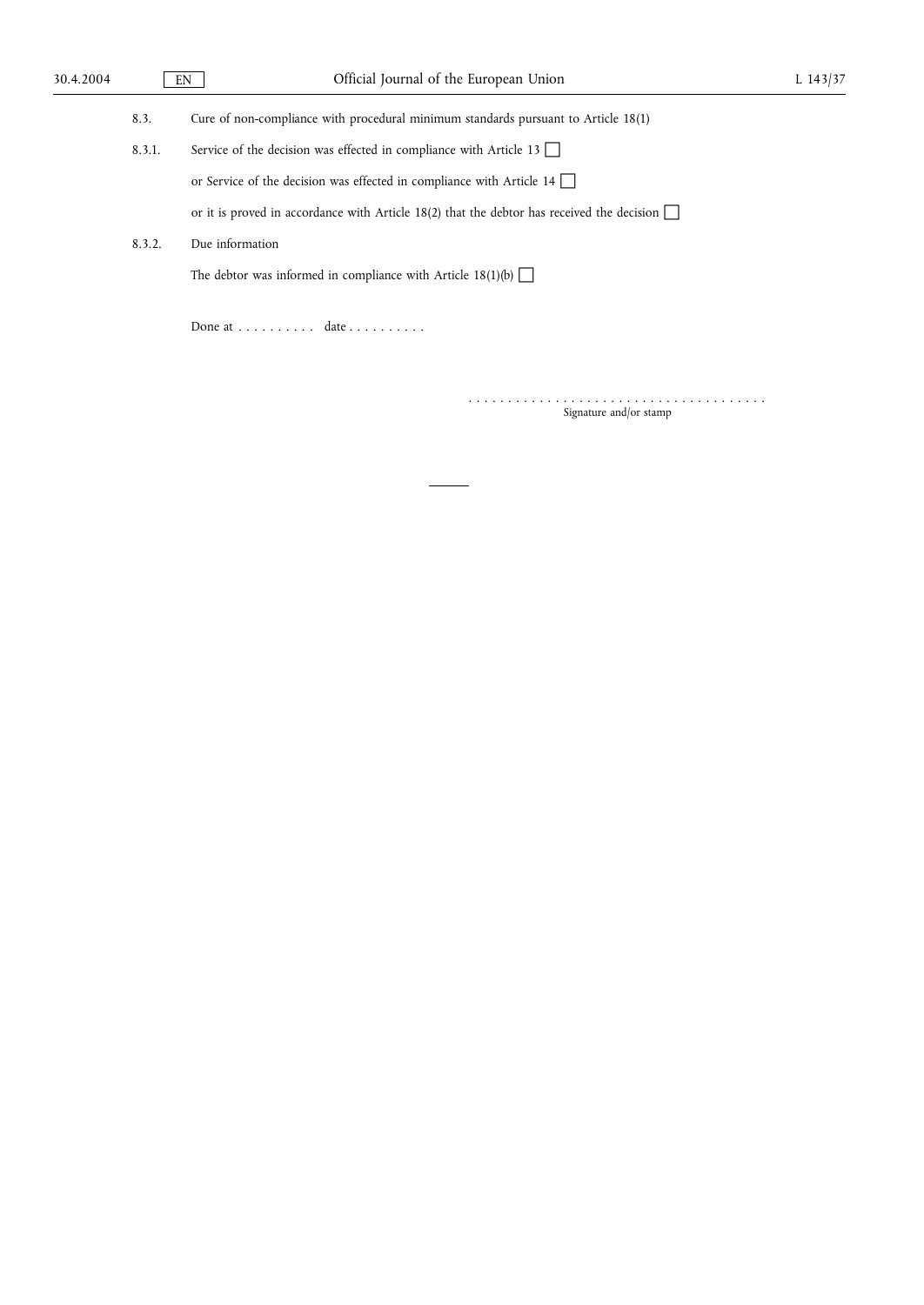## *ANNEX VI*

#### **APPLICATION FOR RECTIFICATION OR WITHDRAWAL OF THE EUROPEAN ENFORCEMENT ORDER CERTIFICATE** (Article 10(3))

THE FOLLOWING EUROPEAN ENFORCEMENT ORDER CERTIFICATE

1. Member State of origin:  $AT \Box BE \Box DE \Box EL \Box ES \Box FI \Box FR \Box$ 

|  | $E \Box T \Box LU \Box NL \Box PT \Box SE \Box UK \Box$ |  |  |
|--|---------------------------------------------------------|--|--|
|  |                                                         |  |  |

- 2. Court/Authority issuing the certificate
- 2.1. Name:
- 2.2. Address:
- 2.3. Tel./fax/e-mail:
- 3. If different, Court/Authority issuing the judgment/Court settlement/Authentic Instrument (\*)
- 3.1. Name:
- 3.2. Address:
- 3.3. Tel./fax/e-mail:
- 4. Judgment/Court settlement/Authentic Instrument
- 4.1. Date:
- 4.2. Reference number:
- 4.3. The parties
- 4.3.1. Name and address of creditor(s):
- 4.3.2. Name and address of debtor(s):

## HAS TO BE

5. RECTIFIED as due to a material error there is the following discrepancy between the European Enforcement Order certificate and the underlying judgment/court settlement/authentic instrument (explain)  $\Box$ 

<sup>(\*)</sup> Delete as appropriate.